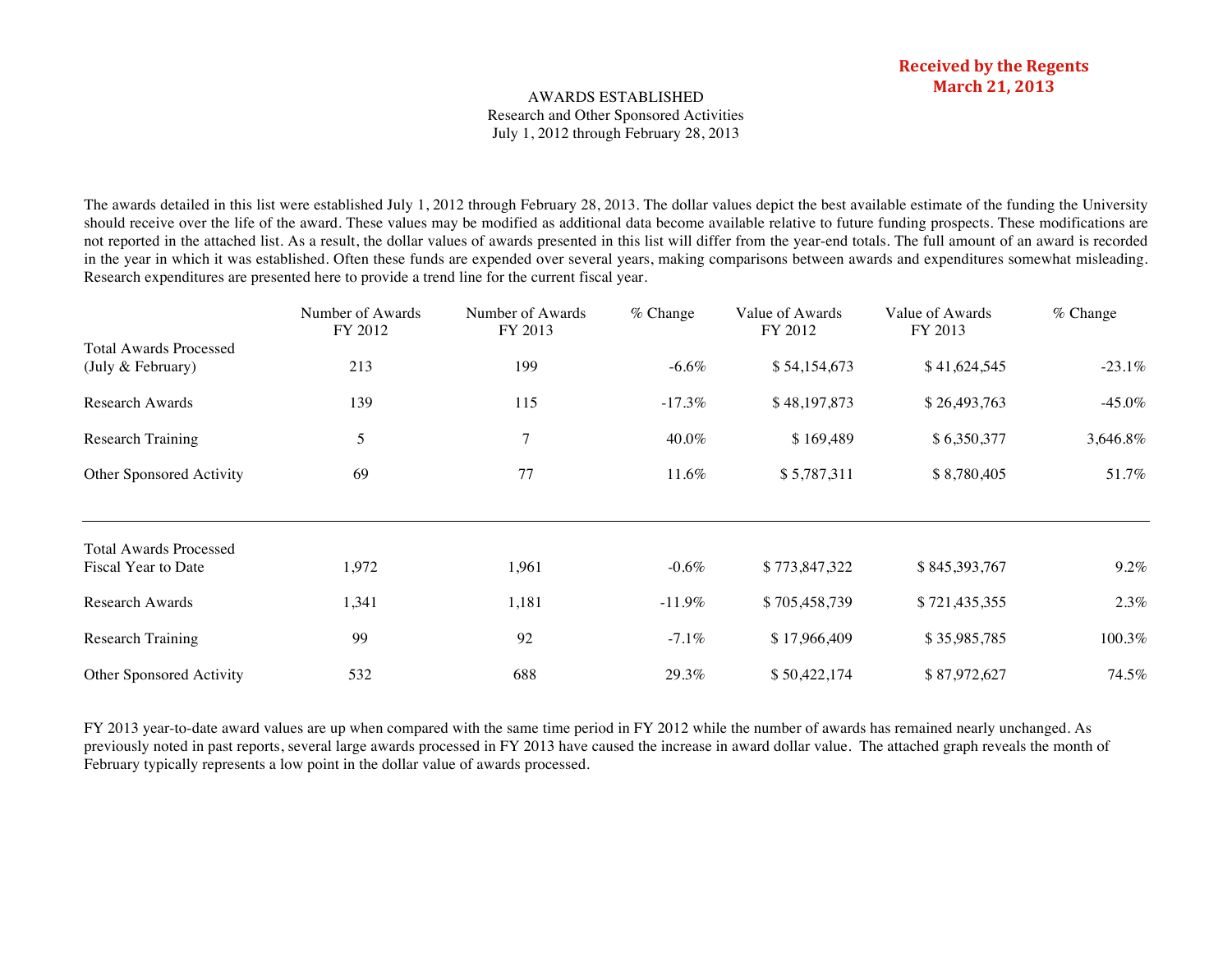# ------------ RESEARCH EXPENDITURES ------------

|                | Federal<br>Expendable | Other         | Total         |
|----------------|-----------------------|---------------|---------------|
|                | Restricted            | Funds         | Expenditures  |
| January 2013   | \$481,235,582         | \$292,837,640 | \$774,073,322 |
| January 2012   | \$467,603,606         | \$261,659,107 | \$729,262,713 |
| Percent Change | $2.9\%$               | 11.9%         | 6.1%          |

Source: Office of Research and Sponsored Projects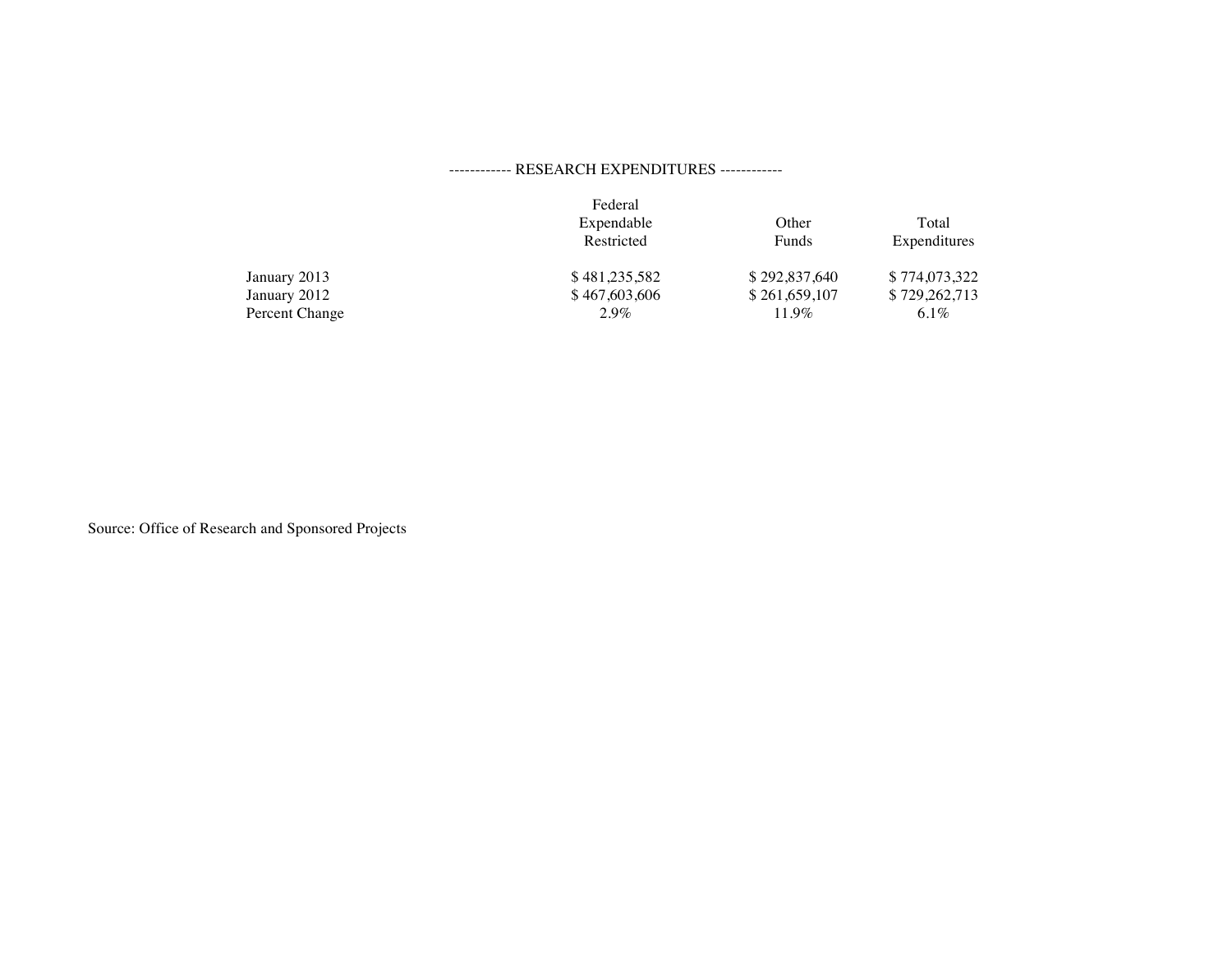

**Dollar Value of Awards Processed**

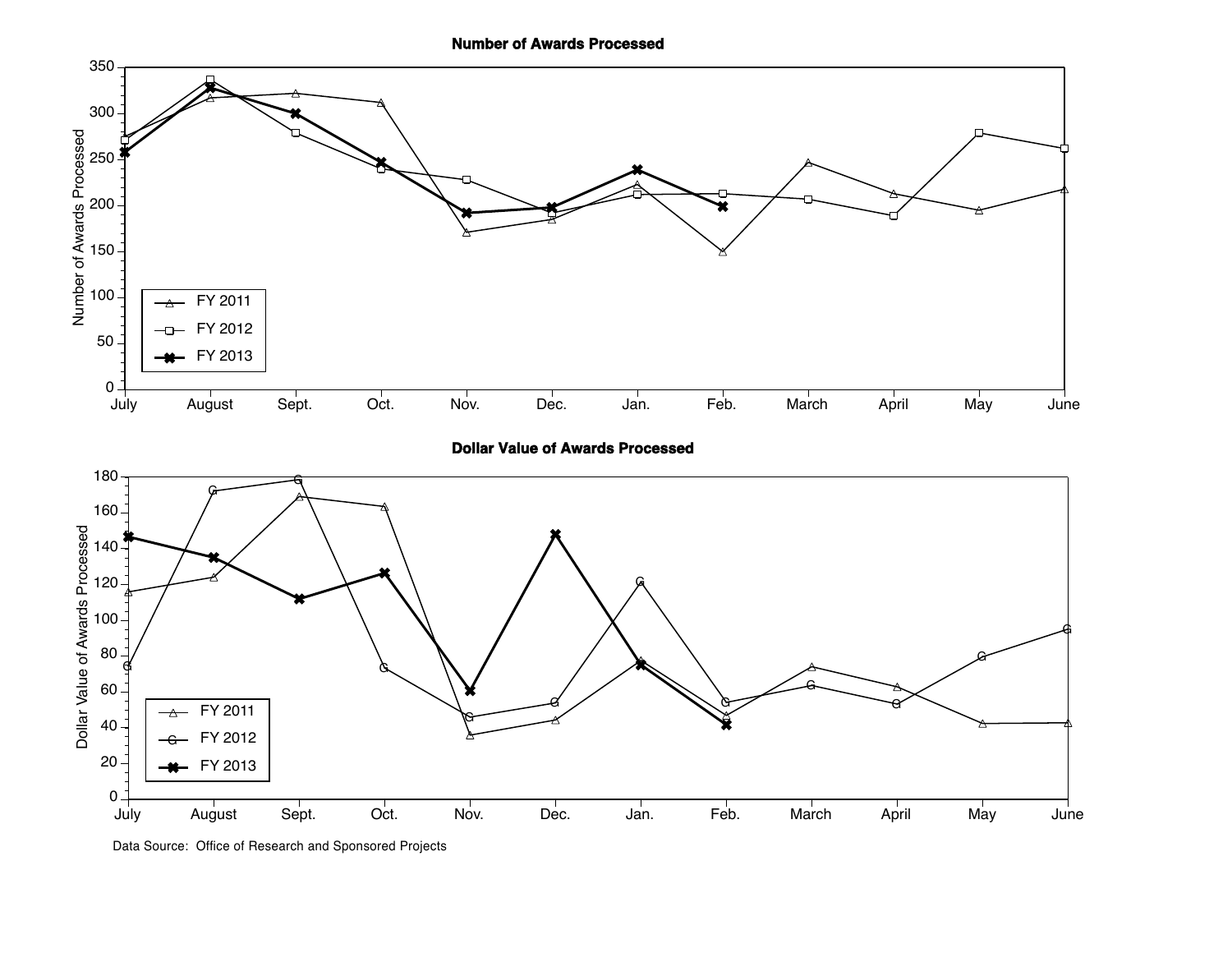# **AWARDS ESTABLISHED FOR RESEARCH AND OTHER SPONSORED ACTIVITIES**

# **February 01, 2013 through February 28, 2013**

The awards listed here by direct sponsor were established during the month designated in the heading above. For each award, the listing includes the award title, the principal investigator(s), the proposal administrative department, participating investigators with specified effort, the estimated amount awarded for the award period, and the estimated award period.

### **ACMG Foundation for Genetic and Genomic Medicine**

*SACHDNC Newborn Screening Condition Review Workgroup*

LISA PROSSER (Pediatrics-Ambulatory Care Pgm)

\$19,261 09/01/2012 - 05/31/2013

# **Adidas AG**

*Team System Safety Analysis*

GRANT CARR GOULET (School of Kinesiology) RONALD F ZERNICKE (School of Kinesiology)

with JAMES A ASHTON-MILLER SCOTT GREGORY MCLEAN

\$65,914 02/01/2013 - 03/31/2013

# **Agilent Technologies**

*Agilent-Precise Gestures for Test Equipment*

BERNARD J MARTIN (CoE Center for Ergonomics)

\$50,745 01/01/2013 - 12/31/2013

### **Allegheny-Singer Research Institute (ASRI)**

*Ultrasound-Assisted AQP1 Gene Therapy for Functional Restoration of Salivary Gland* 

PAUL C EDWARDS (DENT Periodontics and Oral Med)

\$7,338 07/20/2012 - 06/30/2013

# **All India Institute of Medical Sciences (AIIMS)**

*UKIERI Trilateral Research in Partnership* 

DEBBIE GIPSON (Pediatrics-Nephrology)

\$1,920 03/01/2013 - 02/28/2015

# **Alzheimer's Association**

*Molecular Chaperone Quality Control Mechanisms of Tau Regulation in AD* DANIEL SOUTHWORTH (Life Sciences Institute-Admin) \$100,000 02/01/2013 - 01/31/2015

# **American College of Radiology**

*ACRIN Patient Centered Outcomes and Survivorship Committee Co-Chair* RUTH C CARLOS (Department of Radiology) \$17,000 09/26/2012 - 05/31/2013

# **American Custom Yachts, Inc**

*American Custom Yachts - 100-foot sportfishing yacht model testing* STEVEN FRANCIS ZALEK (Naval Arch & Marine Dept) \$29,379 03/01/2013 - 07/31/2013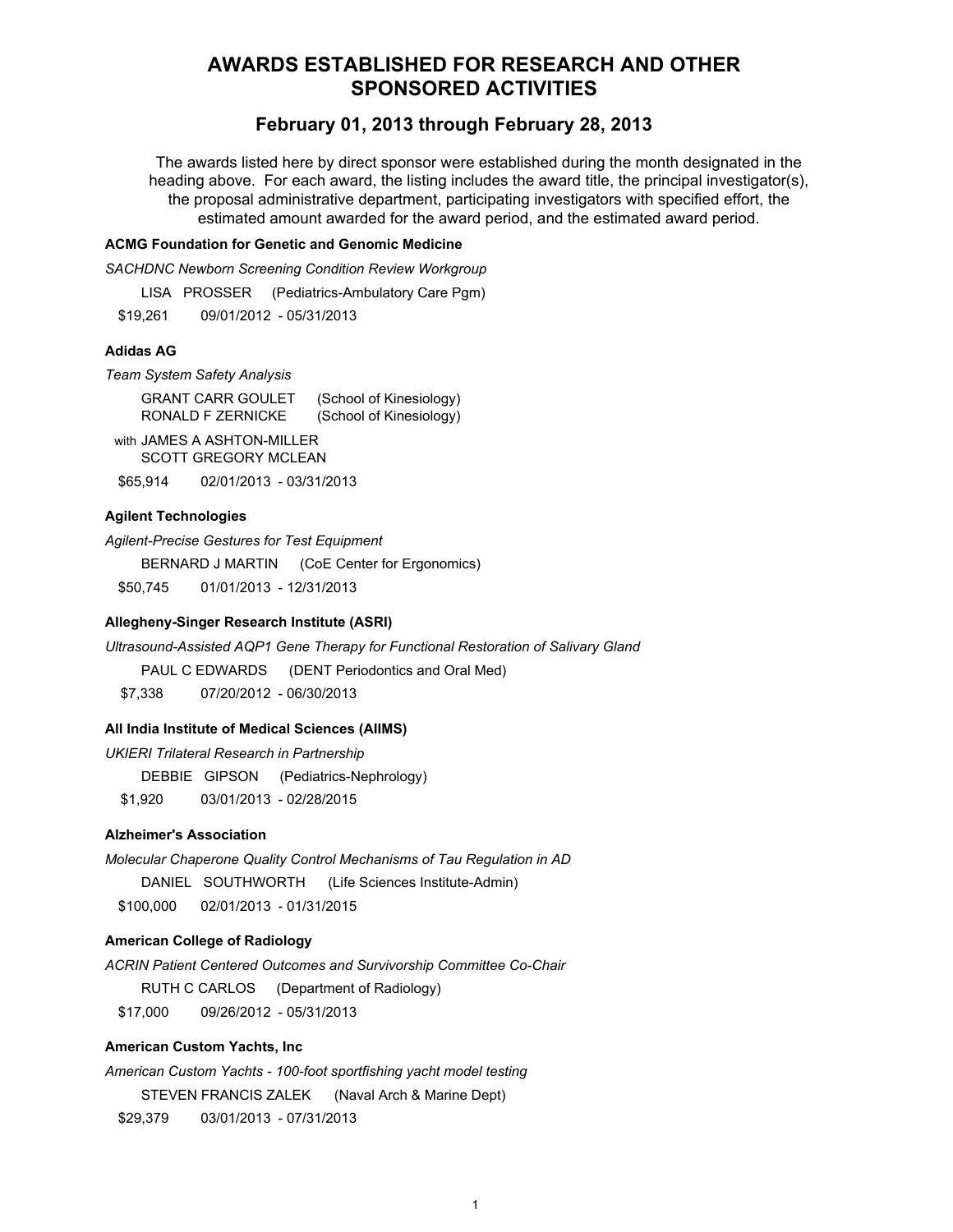#### **American Diabetes Association, Inc.**

*Gastric Fuel Sensing and Energy Metabolism*

WEIZHEN ZHANG (GSA - Gastrointestinal (SGI))

\$103,500 01/01/2013 - 12/31/2013

*Maintenance of insulin signaling sensitivity by Sesn2-mediated feedback loop.*

JUN HEE LEE (Molec & Integrative Physiology)

\$103,500 01/01/2013 - 12/31/2013

#### **American International Health Alliance, Inc.**

*OBGYN Residency Training Program: A University of Michigan and St. Paul Millennium Medical College Collaboration*

SENAIT FISSEHA (Obstetrics and Gynecology Dept)

with CHERYL A MOYER N CARY ENGLEBERG

\$276,079 12/01/2012 - 09/30/2013

### **American Skin Association**

*Role of psoriasis-associated TRAF3IP2 coding variants in IL17 and TNF signaling in keratinocytes*

JAMES T ELDER (Dermatology Department)

\$15,000 01/01/2013 - 12/31/2013

### **American Society of Hematology**

*CHARACTERIZATION OF THE MLL AND HOXA9-REGULATED ENHANCEOSOME MOLECULAR NETWORKS IN ACUTE LEUKEMIA*

JEAN-FRANCOIS RUAL (Pathology Department)

\$150,000 07/01/2013 - 06/30/2015

#### **American Thrombosis & Hemostasis Network**

*A Cross-Sectional Study of Cardiovascular Disease in Hemophilia*

SUMAN SOOD (Int Med-Hematology/Oncology)

\$20,263 09/30/2011 - 09/29/2014

#### **American Water Works Association, Michigan Section**

*Investigation of anaerobic arsenic removal waste stablization*

KIM F HAYES (Civil & Environmental Engr)

\$1,000 02/01/2013 - 01/31/2014

*Occurrence study of chlorophenols in the southeast Michigan area*

TERESE M OLSON (Civil & Environmental Engr)

\$1,000 02/01/2012 - 01/31/2014

### **Amgen, Inc.**

*V-BID Integration and Transformation*

RICHARD A HIRTH (Health Management and Policy)

\$10,000 10/01/2012 - 03/30/2013

*Amendment #7: Add?l Visits: 2008.081: An Open-label Multi-Center, Phase 2 Study of Denosumab in Subjects with Giant Cell Tumor of Bone*

SCOTT M SCHUETZE (Int Med-Hematology/Oncology)

\$187,500 12/05/2008 - 02/04/2017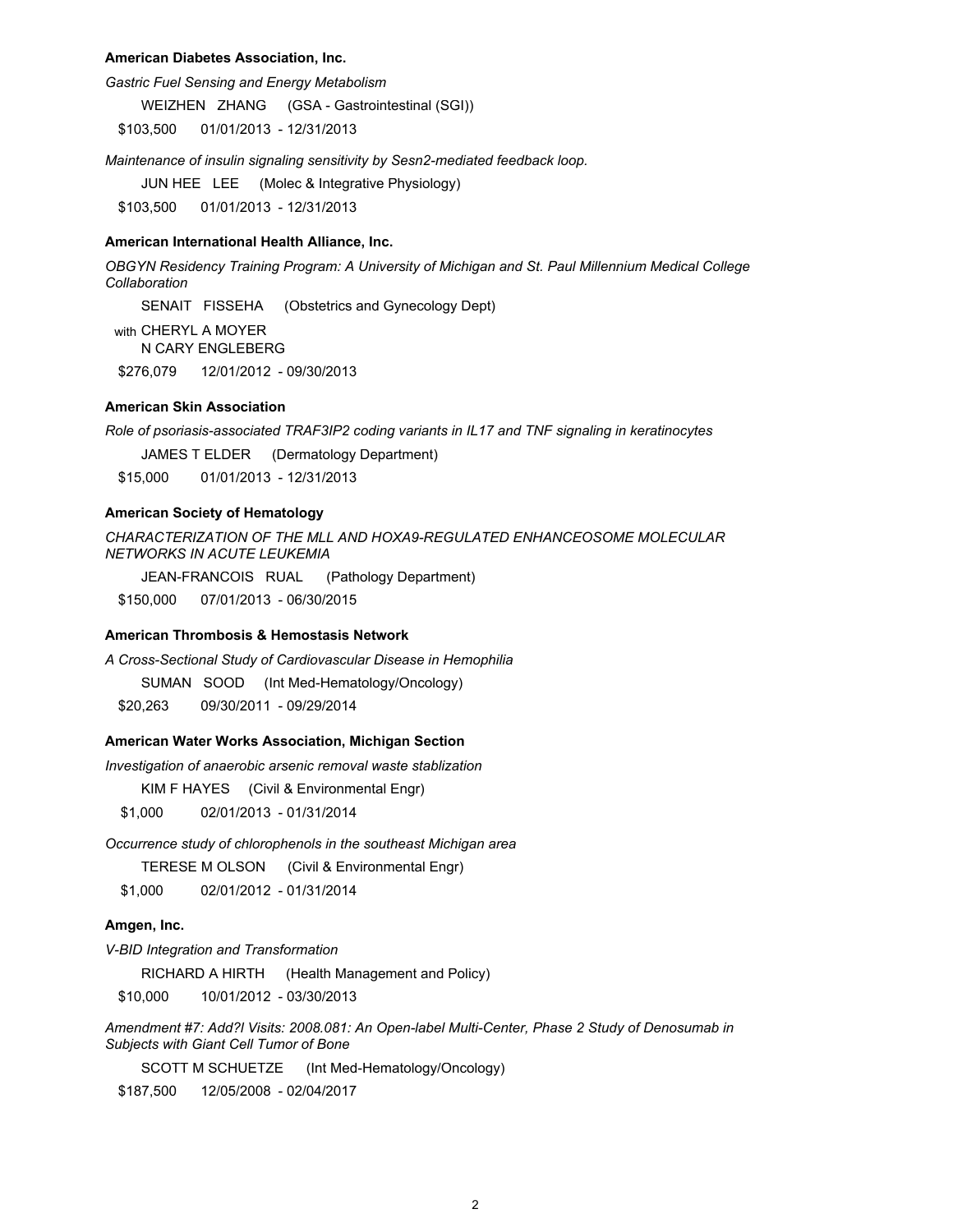#### **Ariad Pharmaceuticals, Inc.**

*A Phase 3 Randomized, Open-Label Study of Ponatinib versus Imatinib in Adult Patients with Newly Diagnosed Chronic Myeloid Leukemia in Chronic Phase: 2012.074*

MOSHE TALPAZ (Int Med-Hematology/Oncology)

with DALE LEE BIXBY

\$977,104 02/13/2013 - 10/14/2022

### **Association of Oncology Social Work (AOSW)**

*Establishing Best Practices for Psychosocial Distress Screening for Cancer Patients*

BRADLEY JAY ZEBRACK (School of Social Work)

\$32,018 01/01/2013 - 12/31/2013

#### **Auxilium Pharmaceuticals, Inc**

*A Phase 3, Open-Label Study of the safety and effectiveness of AA4500 administered twice per treatment cycle for up to four treatment cycles (2 x 4) in men with Peyronie's disease*

DANA ALAN OHL (Urology)

\$39,815 01/31/2013 - 12/31/2013

### **Battelle Memorial Institute**

*Construction Phase NNSA Security Upgrades*

HENRY D BAIER (Assoc. V-P Facilities &Ops)

\$615,879 01/23/2013 - 06/30/2013

#### *Maintenance Phase of NNSA Security Upgrades*

HENRY D BAIER (Assoc. V-P Facilities &Ops)

\$17,016 09/30/2013 - 06/30/2016

*Exploring Future Vehicle Identification Number Content*

JOHN WOODROOFFE (UMTRI-Vehicle Safety Analysis)

with DANIEL F BLOWER

\$12,661 01/17/2013 - 04/10/2013

#### **BioControl Medical (BCM)**

*INcrease Of VAgal TonE in chronic Heart Failure (INOVATE ATE -HF) - A Randomized Study to establish the Safety and Efficacy of CardioFit? for the Treatment of Subjects with Heart Failure and Left Ventricular Dysfunction.*

KEITH D AARONSON (Int Med-Cardiology)

\$251,755 02/10/2012 - 11/30/2017

#### **Biomet, Inc.**

*Biomet Contract*

MARK L PALMER (School of Kinesiology) \$19,179 05/06/2013 - 08/06/2013

#### **Blakemore Foundation, The**

*Blakemore - Isamu Noguchi & Qi Baishi*

JOSEPH G ROSA (Exhibitions)

\$5,000 01/01/2013 - 12/31/2014

### **Boston Dynamics**

*Atlas 2: High Mobility Humanoid Robot* ARTHUR D KUO (Mechanical Engineering)

\$50,000 02/07/2011 - 03/31/2013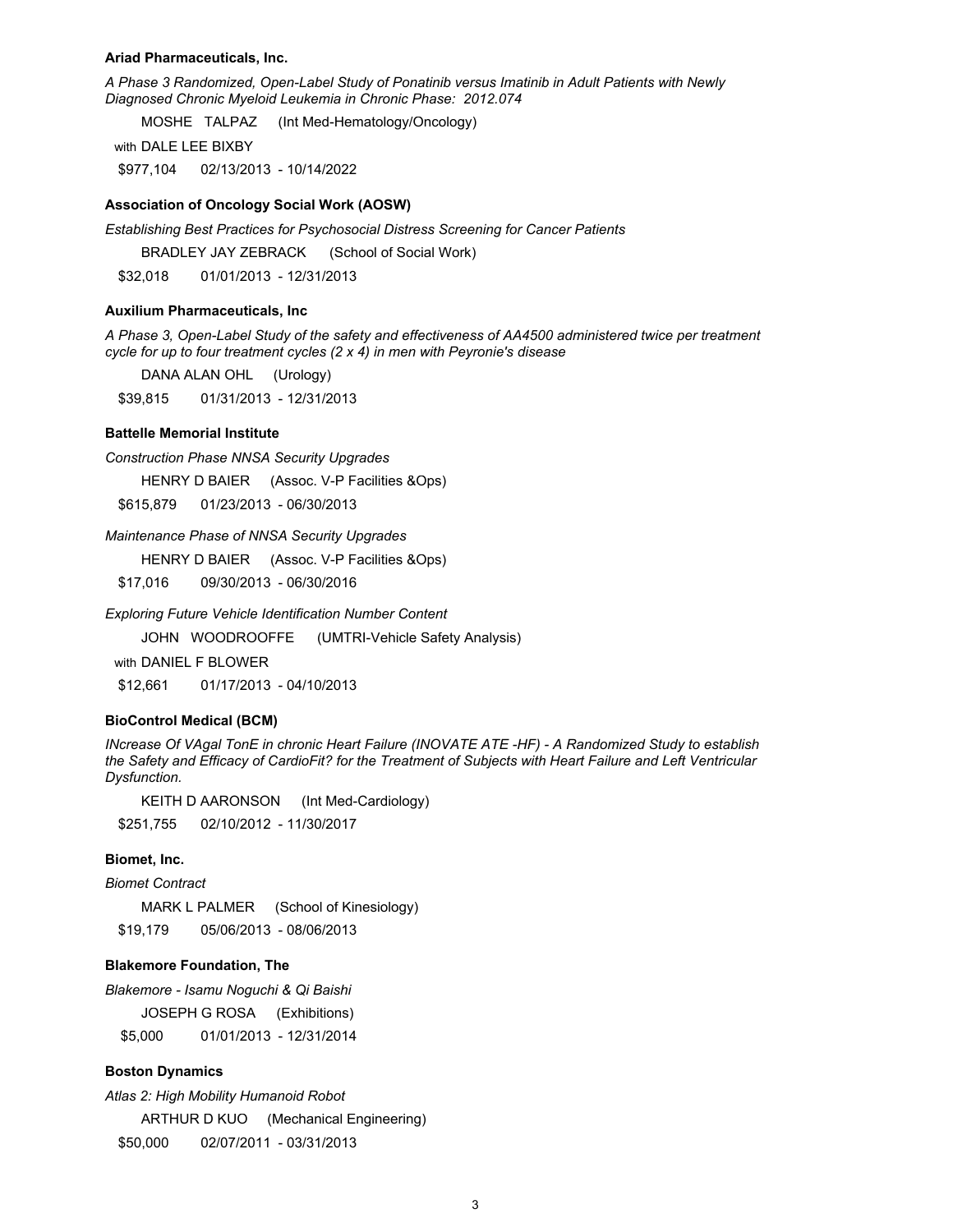#### **Boston Scientific Corporation**

*Pelvic Studies*

JAMES A ASHTON-MILLER (Mechanical Engineering)

\$70,832 12/20/2012 - 12/19/2013

### **Bristol-Myers Squibb Company**

*A Randomized, Open-Label, Phase 3 Study of BMS-936558 vs. Everolimus in Subjects with Advanced or Metastatic Clear-Cell Renal Cell Carcinoma Who Have Received Prior Anti-Angiogenic Therapy*

AJJAI SHIVARAM ALVA (Int Med-Hematology/Oncology)

\$362,029 01/15/2013 - 01/14/2017

*Thromboprophylaxis of Mechanical Valves using Apixaban in vivo*

| DANIEL DURANT MYERS JR | (Vascular Surgery Section) |
|------------------------|----------------------------|
| JOSE ANTONIO DIAZ      | (Vascular Surgery Section) |

with DAWN MARIE COLEMAN

\$411,738 02/12/2013 - 02/11/2014

### **British Council**

*Nesting World History Instruction for Future Faculty, Secondary Teachres and Students: A Project to Prepare Teachers of World History at Multiple Levels*

ELIZABETH B MOJE (SOE-Educational Studies)

with HUSSEIN ANWAR FANCY

\$75,000 02/01/2013 - 09/01/2014

#### **Brown University**

*Genome-Wide Association Studies of Adiposity in Samoans - Years 4 and 5*

ANA BAYLIN (Epidemiology Department)

\$13,065 01/01/2013 - 12/31/2013

### **Case Western Reserve University**

*Quantitative identification of electro-physical properties of oxide based hetero-interfaces at extreme environments*

WEI LU (COE EECS - ECE - SSEL)

\$102,856 09/30/2012 - 11/30/2015

### **Casey, Annie E., Foundation**

*Michigan Recession and Recovery Study - Preparing for the 3rd Wave*

SHELDON H DANZIGER (FSPP Pov Rsch Center)

\$20,000 11/01/2012 - 04/30/2013

# **Casey Family Program Foundation**

*Detroit Center for Family Advocacy: 2013*

VIVEK S SANKARAN (Law Clinical Activity)

\$20,000 01/01/2013 - 12/31/2013

### **Chevron Corporation**

*2013 JIP Membership in the Industrial Affiliates Program in "Flow and Reaction in Porous Media"* HUGH SCOTT FOGLER (Chemical Engineering Dept)

\$50,000 07/01/2013 - 06/30/2014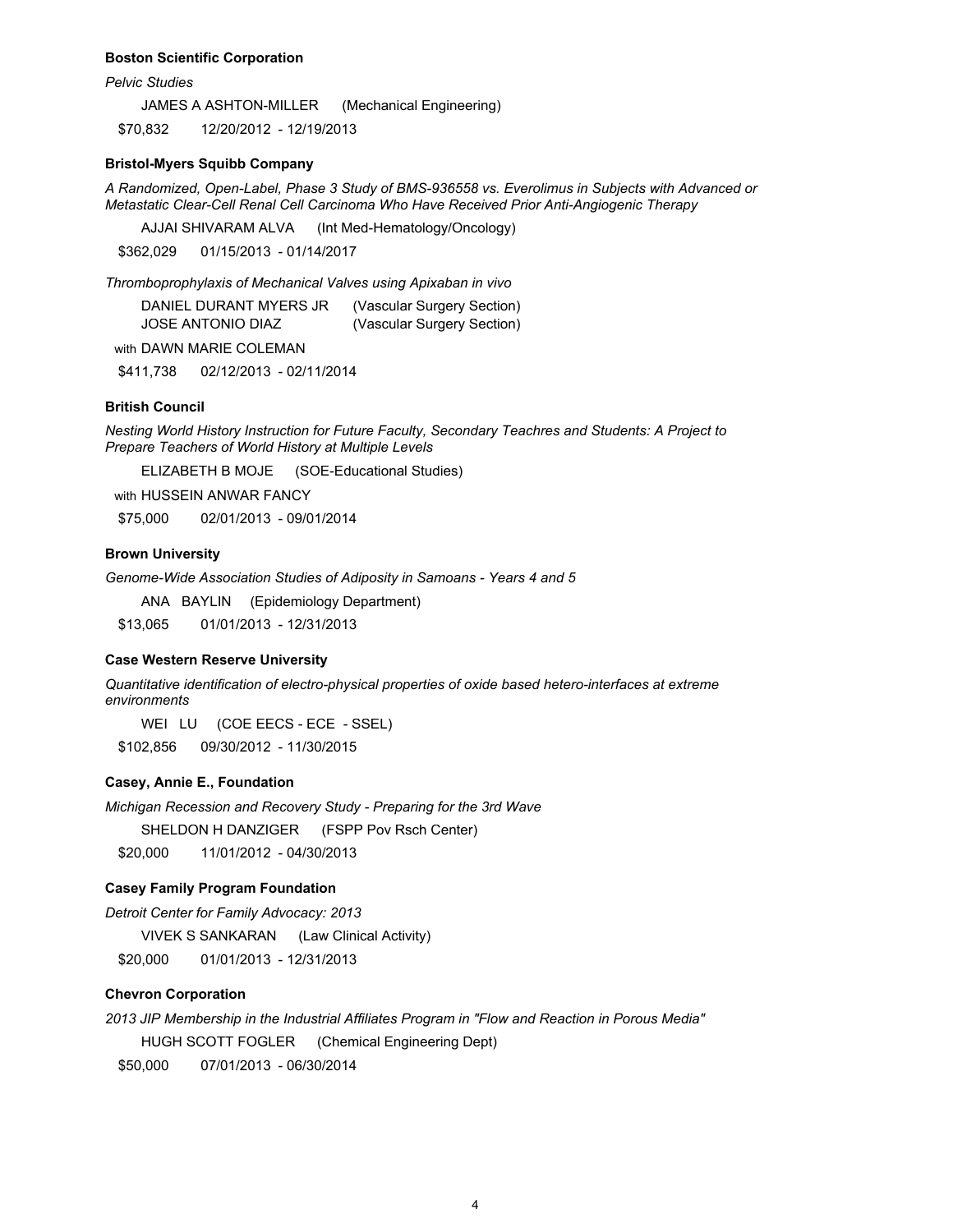### **Children's Hospital of Philadelphia, The**

*Children's Oncology Group Chair's Grant*

PETER F EHRLICH (Pediatric Surgery Section)

\$15,000 04/01/2013 - 03/30/2014

#### **Children's Research Institute**

*Liu Lab Operations*

PAN ZHENG (Surgery Department) \$250,000 10/01/2012 - 06/30/2013

#### **Chiltern International, Inc**

*A Phase 2, Double-Blind, Placebo-Controlled, Randomized Study to Evaluate the Safety, Tolerability and Efficacy of KB003 in Subjects with Asthma Inadequately Controlled by Inhaled Corticosteroids*

MICHAEL J COFFEY (Int Med-Pulm./Critical Care)

\$89,715 01/31/2013 - 11/30/2013

#### **Cincinnati Children's Hospital Medical Center**

*Stratification of Pediatric Septic Shock*

THOMAS PATRICK SHANLEY (Pediatrics-Intensive Care)

\$12,500 08/07/2012 - 06/30/2013

# **Commerce, Department of-National Oceanic and Atmospheric Administration**

*2012 OHH: HABS Beach and Quality Forecasting*

ALLEN BURTON (SNRE CILER) THOMAS H JOHENGEN (SNRE CILER)

\$602,668 11/01/2012 - 10/31/2013

### **Computing Research Association (CRA)**

*Data Buddies 2012: Broadening Participation in Computer Science - Widening the Research Pipeline*

STEPHEN W TURNER (Flint Comp Science, Eng and Ph)

\$1,800 10/15/2012 - 05/31/2013

# **Covance Inc.**

*Radium-223 Chloride (Alpharadin) in Castration-Resistant (Hormone-Refractory) Prostate Cancer Patients with Bone Metastasis*

MORAND RUEDIGER PIERT (Department of Radiology)

\$79,925 02/11/2013 - 07/31/2014

### **Covidien Surgical Devices**

*Training for Front End Innovation in Surgical Tools*

JAMES DUNCAN GEIGER (Pediatric Surgery Section)

\$200,000 01/25/2013 - 09/30/2013

# **Cryolife, Inc.**

*CryoValve SG Pulmonary Valve Post-Clearance Study*

JENNIFER HIRSCH-ROMANO (Cardiac Surgery)

\$42,750 04/01/2010 - 12/31/2013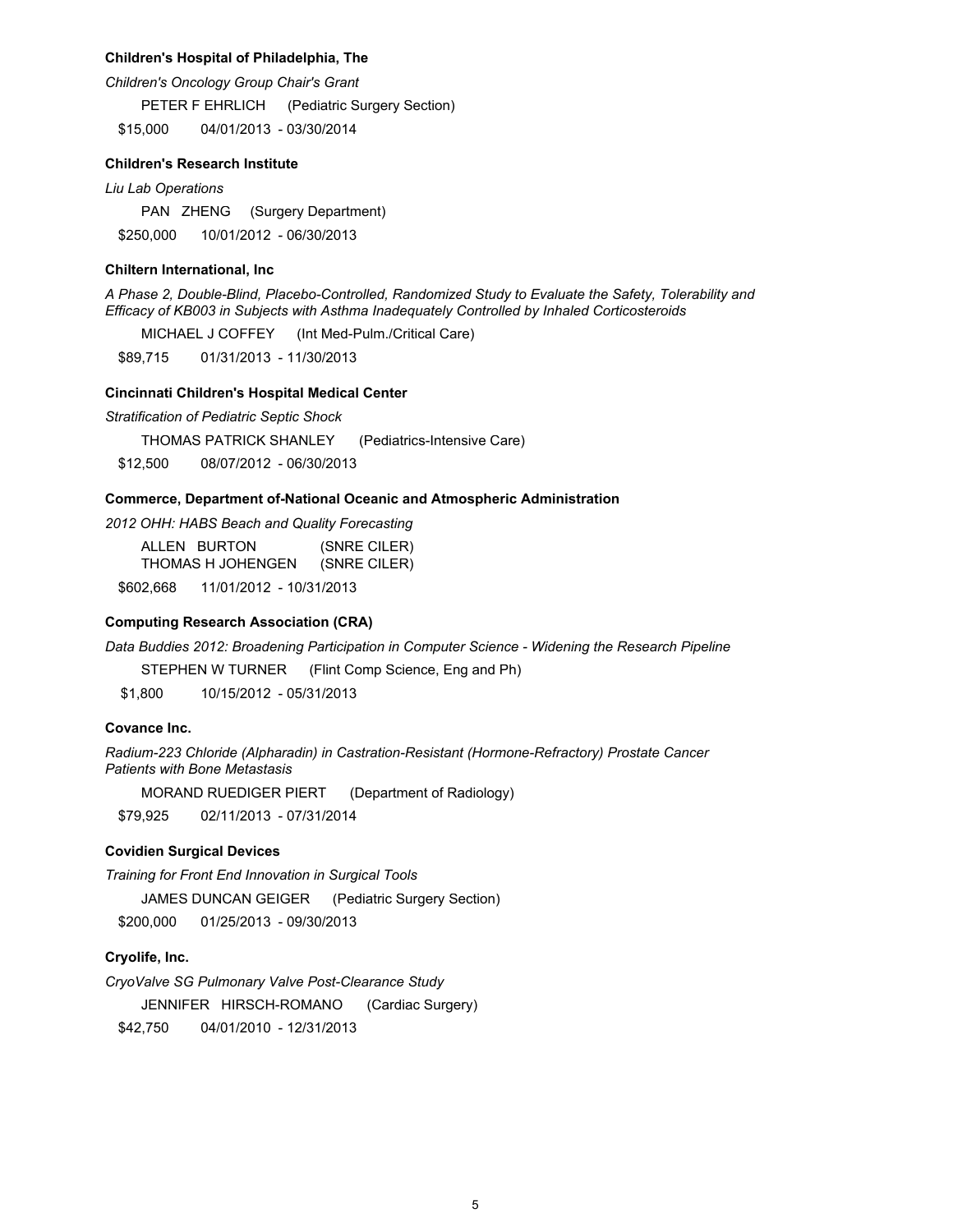#### **Cystic Fibrosis Foundation**

*Cystic Fibrosis Center Grant 2012-2013*

SAMYA Z NASR (Pediatrics-Pulmonary Medicine)

with AMY G FILBRUN

\$205,160 07/01/2012 - 06/30/2013

### **Cytokinetics**

*A Phase IIb, Multi-National, Double-Blind, Randomized, Placebo-Controlled Study to Evaluate the Safety, Tolerability and Efficacy of CK-2017357 in Patients with Amyotrophic Lateral Sclerosis (ALS)*

BRIAN CHRISTOPHER CALLAGHAN (Neurology Department)

\$119,835 02/14/2013 - 02/28/2015

#### **Defense, Department of-Air Force, Department of the**

*Experimentally Validated Computational Modeling of Mechanical Response of Woven Ceramic Matrix Composites under Elevated Temperature*

ANTHONY M WAAS (Aerospace Engineering)

\$368,561 02/01/2013 - 01/31/2016

*Quasi-continuum reduction of field theories: A route to seamlessly bridge quantum and atomistic length-scales with continuum*

VIKRAM GAVINI (Mechanical Engineering)

\$357,264 03/01/2013 - 02/29/2016

*Melding Numerical Simulation and Theory in Low Temperature Plasmas*

YUE YING LAU (Nuclear Eng & Radiological Sci)

with MARK KUSHNER

\$146,403 03/01/2013 - 08/31/2014

#### **Defense, Department of-Army, Department of the**

*Resuspension from Propeller Wash at Naval Base Pearl Harbor*

ALLEN BURTON (SNRE CILER)

\$16,843 02/24/2010 - 02/24/2014

#### **Defense, Department of-Navy, Department of the**

*Extending and Applying the EPIC Architecture for Human Cognition and Performance: Auditory and Spatial Components*

DAVID EDWARD KIERAS (COE EECS - CSE - AI/IS)

with GREGORY H WAKEFIELD

\$551,628 01/01/2013 - 12/31/2015

*Variance Prediction in the Energy Finite Element Analysis due to System Uncertainties*

NICKOLAS VLAHOPOULOS (Naval Arch & Marine Dept)

\$301,948 01/01/2012 - 12/31/2015

*Integrating Cognitive Architecture and Probabilistic Perceptual Processing*

EDWIN OLSON (COE EECS - CSE - AI/IS) JOHN E LAIRD (COE EECS - CSE - AI/IS) \$2,079,800 02/01/2013 - 01/31/2017

#### **Delta Dental Fund**

*Diabetes-OH Connection (Arabic, Spanish)*

MATHILDE C PETERS (DENTCariology, Restor Sci & Endo)

\$5,724 12/01/2012 - 02/28/2013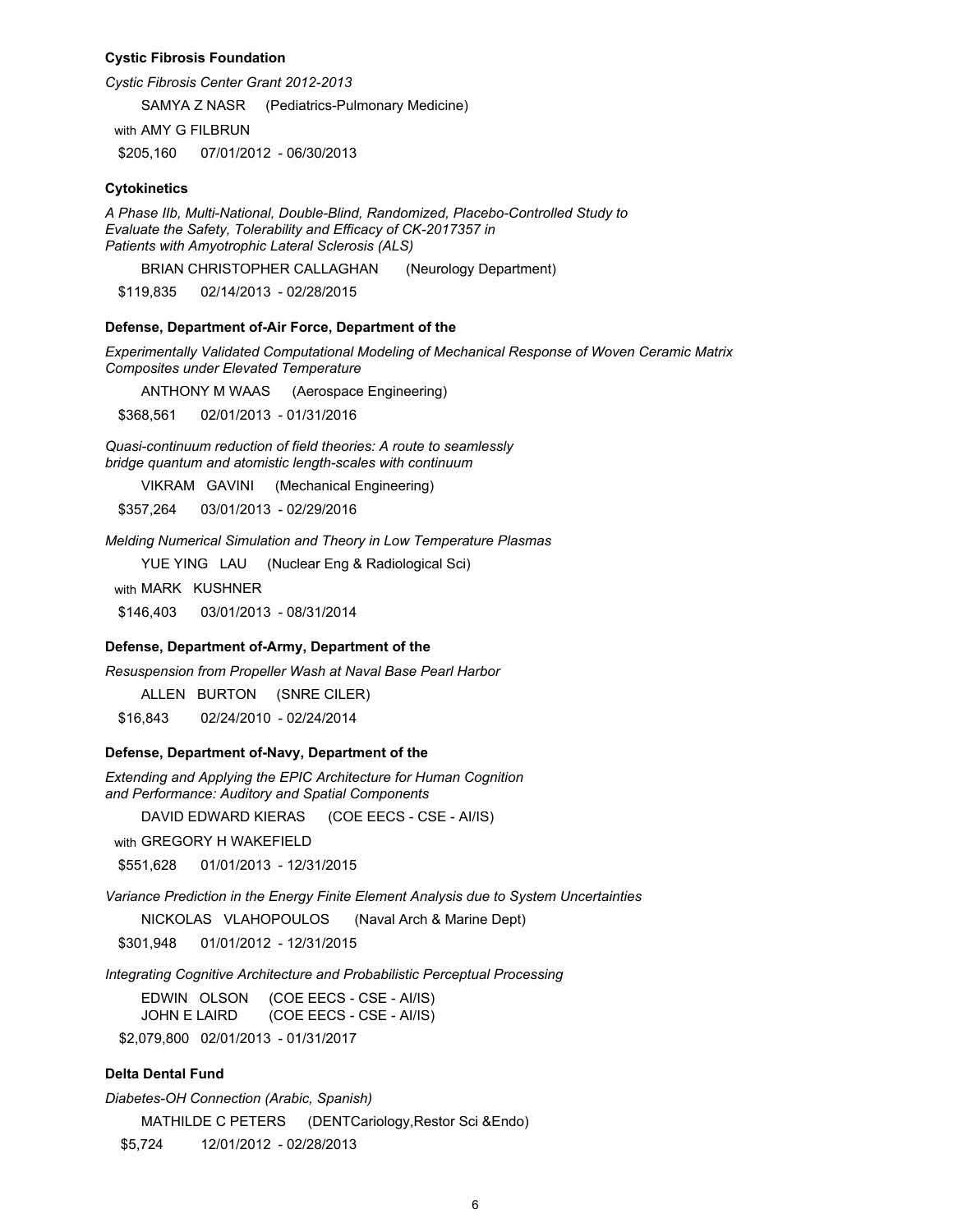### **Dompe S.p.A.**

*Pre-clinical in vivo modeling of advanced breast cancer with CXCR1 inhibition in combination with Gemcitabine and Cisplatin or Carboplatin chemotherapy.*

MAX S WICHA (Int Med-Hematology/Oncology)

\$272,125 09/02/2012 - 12/31/2014

### **Eaton Corporation**

*Multidisciplinary Design Eaton Sponsorship 2013*

A HARVEY HARVEY BELL IV (CoE Multidisciplinary Design)

\$15,000 01/01/2013 - 12/31/2013

### **EcoMotors**

*System Level Optimization for Complex Mechanical Systems-OPOC Engine--Year 2*

YUBAO CHEN (Dbn Col of Eng-Indust & Sys En)

\$77,700 02/01/2013 - 01/30/2014

# **ERSTE Foundation**

*Does Greater Prevalence of High Strain Working Conditions Lead to Greater Rates of Early Retirement in Central and Eastern Europe?*

SARAH ANDREA BURGARD (LSA Sociology)

\$16,310 12/01/2012 - 11/30/2013

# **Excellent Schools Detroit**

*Detroit Teacher Project-Residency Internship Program 2012*

MARY JO FINNEY (Flint Education)

\$25,000 02/01/2012 - 06/01/2014

### **Fahs-Beck Fund for Research and Experimentation**

*A Judged Event: Child Welfare Decision-Making*

MARY C RUFFOLO (School of Social Work)

\$5,000 01/01/2013 - 05/31/2014

# **Fair Food Network**

*Supplemental Nutrition Assistance Program (SNAP)*

MACK T RUFFIN (Family Medicine)

\$40,000 09/01/2012 - 02/28/2013

### **Flinn, Ethel and James, Foundation**

*Increasing Mental Health Treatment Access for Underserved Children and Adolescents*

SHEILA M MARCUS (Psychiatry Child Services)

with LIWEI LIVIA HUA

\$200,000 01/01/2013 - 12/31/2014

### **Flint, City of**

*African/African-Diaspora Artist Series*

GULUMA GEMEDA (Flint Africana Studies Dept)

with DAUDA ABUBAKAR

ERNEST N EMENYONU

\$8,800 01/02/2013 - 06/30/2013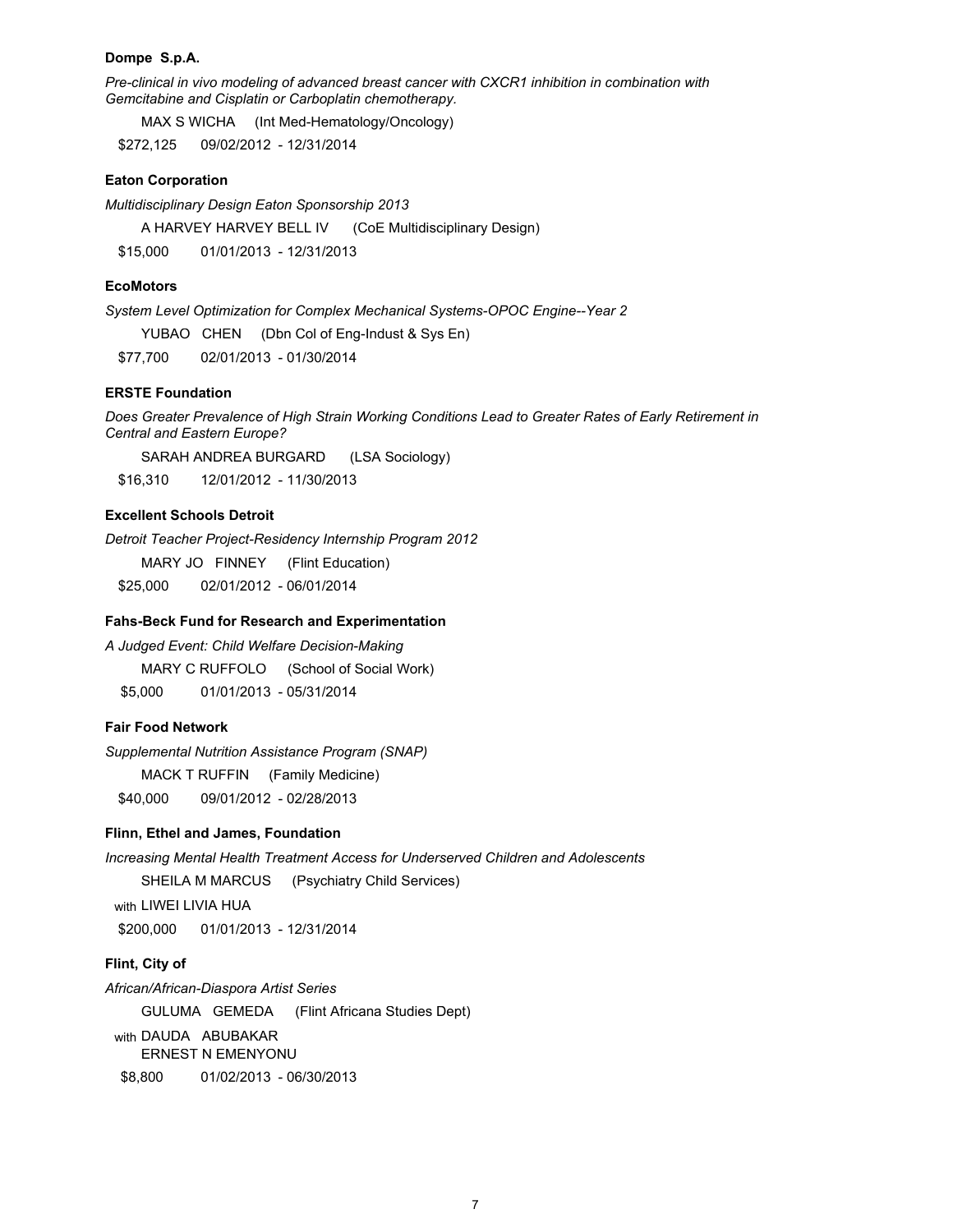#### **Florida State University**

*Predictors of Response to Perinatal Depression Treatment: Establishing Processes and Infrastructure for Multisite Effectiveness Research*

KATHERINE LISA ROSENBLUM (Psychiatry Child Services)

\$23,972 10/02/2011 - 09/29/2013

### **Ford Motor Company**

*Development of a novel, path-dependent failure criterion for the hydroforming of extruded aluminum tubes*

GHASSAN T KRIDLI (Dbn Col of Eng-Indust & Sys En)

\$161,693 01/01/2013 - 12/31/2014

*Aspirator/Ejector advanced design methodology*

PRAVANSU S MOHANTY (Dbn Coll of Eng-Mechanical Eng)

with SUBRATA SENGUPTA

\$184,715 01/01/2013 - 12/31/2014

*Further Investigation into Real-World Driver Distraction with IVBSS and Saftey Pilot Databases*

JAMES R SAYER (UMTRI-Human Factors)

\$196,137 01/01/2013 - 12/31/2014

*Optimized Scheduling for Prototype Test Vehicles*

MARINA A EPELMAN (Industrial & Operations Engin)

with AMY ELLEN MAINVILLE COHN

\$178,317 01/01/2013 - 12/31/2014

*?Revolution or Evolution? -- Social Media?s Impact on Vehicle Purchase Funnel*

PUNEET MANCHANDA (ROSS SCH Research Support)

\$20,000 01/21/2013 - 09/30/2013

#### **Fraunhofer**

*Multi Beam Laser Additive Manufacturing for Efficient Part Manufacture and Repair* JYOTIRMOY MAZUMDER (CoE Claims Lab)

\$30,999 10/01/2012 - 09/30/2013

# **GE Global Research**

*Control Enabling Solutions with Integrated Strain And Temperature Sensing for Robust Batteries*

ANNA G STEFANOPOULOU (Mechanical Engineering)

with BOGDAN EPUREANU CHARLES W MONROE KRISHNAKUMAR R GARIKIPATI

\$1,469,284 01/01/2013 - 12/31/2015

#### **General Motors Company**

*Continuing Project to Thrust Area1: Optical Diagnostics for Dl Engines of the Continuation of the GM/ University of Michigan Collaboration Research Laboratory in Engine Systems Research" GMCRL-N010943- Sick, Prabhaker*

VOLKER SICK (Mechanical Engineering)

\$164,223 02/15/2013 - 03/31/2014

#### **General Motors Corporation**

*Evaluation of General Motors Lifesteps Program 2012*

LOUIS TZE-CHING YEN (Health Management Research Ctr)

\$31,150 02/01/2013 - 02/28/2013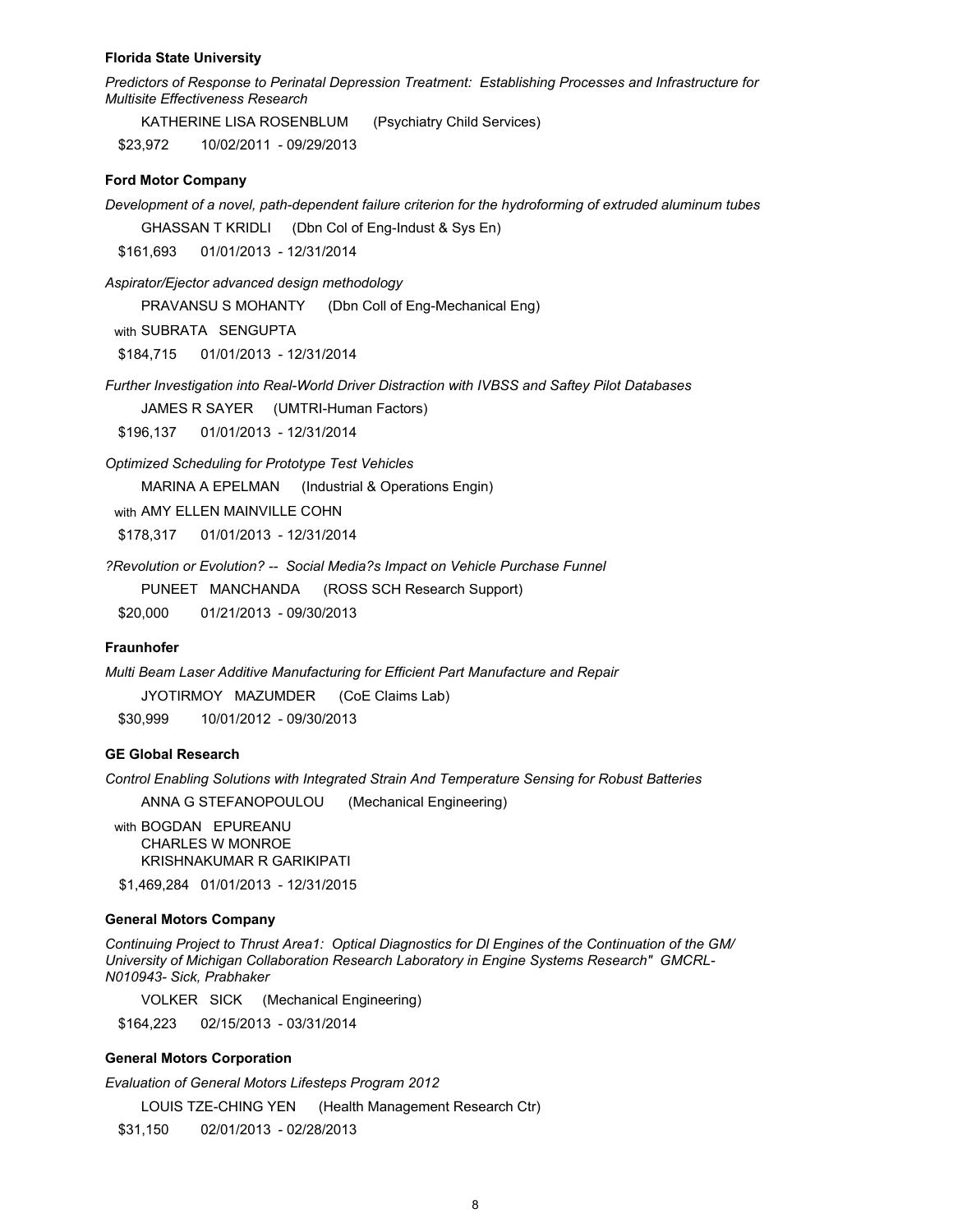### **Genesee County**

*Implementation of Integrated Measurement-based Care for Persons with Serious Mental Illness*

AMY MACLAY KILBOURNE (Psych HlthSvc Outcome Research)

\$3,698 11/01/2012 - 09/30/2013

### **George Washington University**

*The Glycemia Reducation Approaches for Diabestes: A Comparative Effectiveness Study*

WILLIAM H HERMAN (Metabolism, Endo & Diabetes)

with MENG TAN RODICA POP-BUSUI \$205,928 01/01/2013 - 07/31/2013

### **HAMZTEC, LLC**

*Awareness Enhancement and Monitoring Device for Treatment of Trichotillomania (Phase II) supplement*

JOSEPH ALAN HIMLE (School of Social Work)

\$30,000 01/01/2013 - 12/31/2013

# **Harley-Davidson, Inc.**

*Harley-Davidson Vision 2025 Project Trends Analysis* 

SUSAN ZIELINSKI (UMTRI - SMART Program)

\$10,027 12/06/2012 - 05/01/2013

# **Harvard University**

*Behavioral-based predictors of workplace violence in the Army STARRS*

STEVEN G HEERINGA (Survey Research Organization)

\$60,471 09/30/2012 - 09/29/2013

*Illustrations of my book "Miraculous Images in Renaissance Florence"*

MEGAN L HOLMES (LSA History of Art) \$7,000 02/01/2013 - 06/30/2013

### **Health and Human Services, Department of-Centers for Disease Control and Prevention**

*Vision Health Initiative - IPA with CDC* 

PAUL LEE (Ophthalmology & Visual Science)

\$30,500 09/29/2012 - 09/28/2013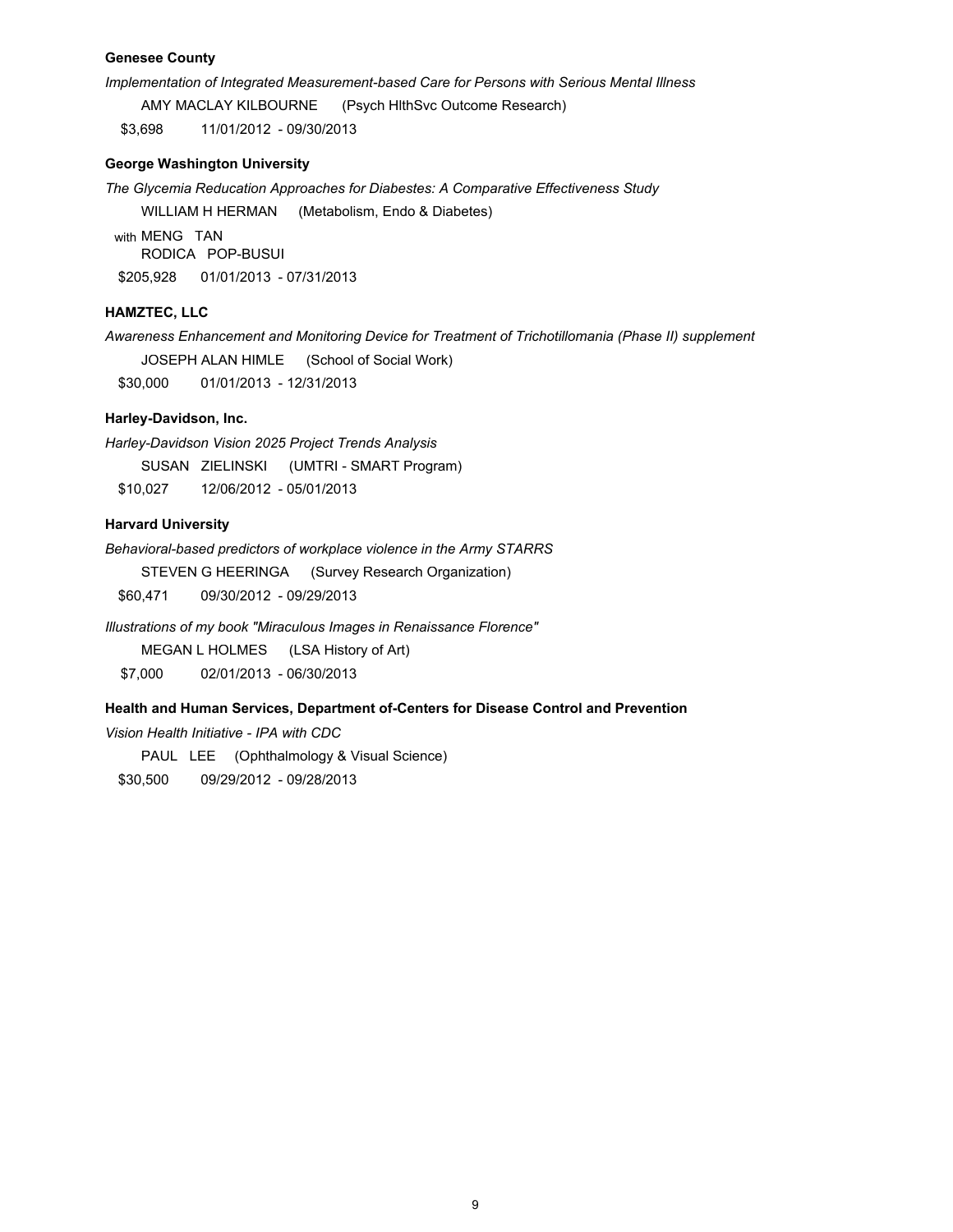#### **Health and Human Services, Department of-National Institutes of Health**

*Multidisciplinary Training Program in Lung Disease* THEODORE J STANDIFORD (Int Med-Pulm./Critical Care) with GARY B HUFFNAGLE KEVIN R FLAHERTY \$4,056,135 07/01/2013 - 06/30/2018 *Michigan Postbaccalaureate Research Education Program*  KATHARINE FRANCESCA BARALD (Postdoc Program) \$1,480,196 03/01/2013 - 02/28/2017 *Analysis of intracellular signaling in angiogenesis* JUN-LIN GUAN (Int Med-Molecular Med&Genetics) \$1,555,000 04/01/2013 - 03/31/2017 *Mechanisms of glioma growth and invasion novel therapeutic strategies* PEDRO LOWENSTEIN (Neurosurgery)

with MARIA CASTRO

\$1,700,780 04/01/2013 - 03/31/2018

*Chronic Stress and Abdominal Pain: Novel Mechanisms*

JOHN WILEY (Int Med-Gastroenterology)

with SHUANGSONG HONG

\$1,691,065 04/01/2013 - 02/28/2018

*Coordinate regulation of competence and pneumocin production in S. pneumoniae*

SUZANNE RACHEL DAWID (Pediatrics-Infectious Diseases)

\$1,706,053 02/05/2013 - 01/31/2018

*DNA Demethylation and Muller Glia Reprogramming During Retina Regeneration* DANIEL J GOLDMAN (Molecular & Behav Neurosc Inst)

with FAN MENG

\$415,532 04/01/2013 - 03/31/2015

*A Zebrafish model of extraocular muscle regeneration*

ALON KAHANA (Ophthalmology & Visual Science)

with PHILLIP E KISH

\$1,519,480 04/01/2013 - 03/31/2017

# **HealthSCOPE Benefits**

*HealthSCOPE Benefits*

LOUIS TZE-CHING YEN (Health Management Research Ctr) \$30,000 11/01/2012 - 10/31/2015

# **Henry Ford Health System**

*Childhood Health Disparities: Exploration of Prenatal Exposures in Primary Teeth* LAWRENCE F BIELAK (Epidemiology Department) with SUNG KYUN PARK \$66,352 12/01/2012 - 11/30/2013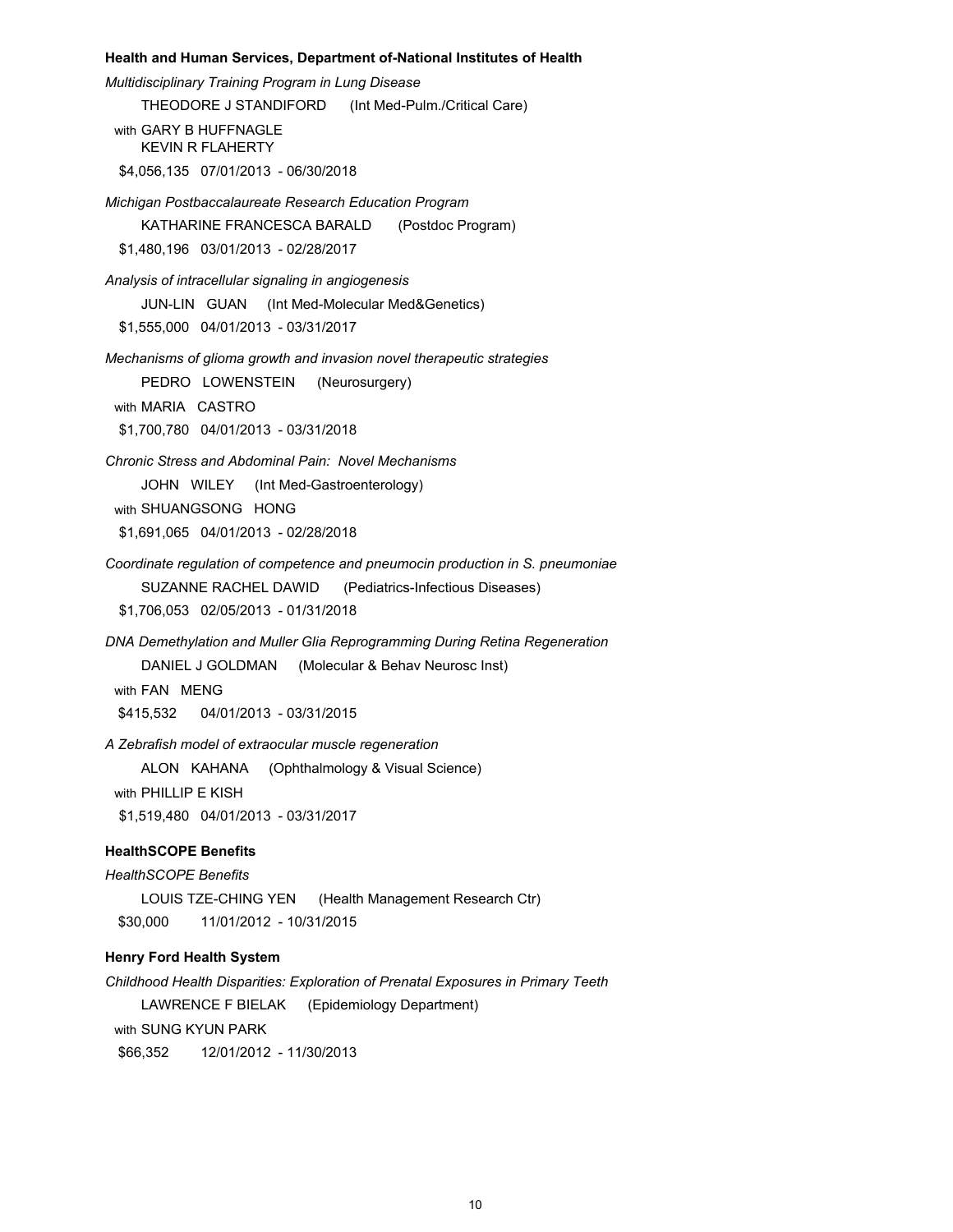#### **Henry Ford Hospital**

*Stroke Hyperglycemia Insulin Network Effort*

JEFFREY JAMES FLETCHER (Neurosurgery)

\$136,000 01/01/2013 - 08/31/2013

### **ICON Clinical Research, Inc.**

*UMCC 2012.051 An Open-label, Randomized Phase 3 Study of Inotuzumab Ozogamicin Compared to a Defined Investigator?s Choice in Adult Patients with Relapsed or Refractory CD22-Positive Acute Lymphoblastic Leukemia (ALL)*

DALE LEE BIXBY (Int Med-Hematology/Oncology)

\$224,471 01/29/2013 - 02/14/2018

*An Open-label, Phase 2 Study of MLN9708 Oral Formulation in Adult Patients With Advanced Nonhematologic Malignancies Expressing Elevated Cytoplasmic p65/NFkB*

DAVID C SMITH (CTO-Phase 1)

\$5,500 10/17/2012 - 01/08/2013

*A Phase 2 Double-blind, Double-dummy, Multicenter, Prospective, Randomized Study of the Pharmacokinetics and Safety of LCP-Tacro? Tablets, Once-daily, Compared to Prograf? Capsules, Twice-daily, in Combination with Mycophenolate Mofetil for the Prevention of Acute Allograft Rejection in De Novo Adult Kidney Transplant Recipients*

FU LUNG LUAN (Int Med-Nephrology)

\$64,285 02/04/2013 - 02/03/2014

#### **IFOM Fondazione Istituto FIRC di Oncologia Molecolare**

*Dissecting DDRNA Pathways Using Intracellular Single Particle Tracking*

NILS G WALTER (LSA Chemistry)

\$23,348 01/01/2013 - 06/30/2013

### **IMRA America, Inc.**

*Development of ?Living? PEGylation on AuNP Made by Femtosecond Laser Ablation and Its Biomedical Applications*

DUXIN SUN (PHARMACY Pharmaceutical Sci)

\$40,310 12/01/2012 - 11/30/2013

# **Janssen Pharmaceutica, Inc.**

*Characterization of a SCID-HDM model*

CORY M HOGABOAM (Pathology Department)

\$200,805 09/01/2012 - 12/31/2013

#### **Janssen Research and Development, LLC**

*Randomized, Double-blind, Placebo-controlled Phase 3 Study of PCI-32765, a Bruton?s Tyrosine Kinase (Btk) Inhibitor, in combination with Bendamustine and Rituximab (BR) in Subjects With Relapsed or Refractory B-Cell Chronic Lymphocytic Leukemia/Small Lymphocytic Lymphoma*

DALE LEE BIXBY (Int Med-Hematology/Oncology)

\$474,689 02/08/2013 - 10/31/2017

### **Jet Propulsion Laboratory**

*US Rosetta Project for Phase E: VIRTIS Science Support FY13-FY16*

MICHAEL R COMBI (Space Physics Research Lab)

\$17,502 10/01/2012 - 09/25/2016

#### *Development of the Innovation Center Web Tool*

JAMES W CUTLER (Aerospace Engineering)

\$20,000 02/13/2013 - 09/27/2013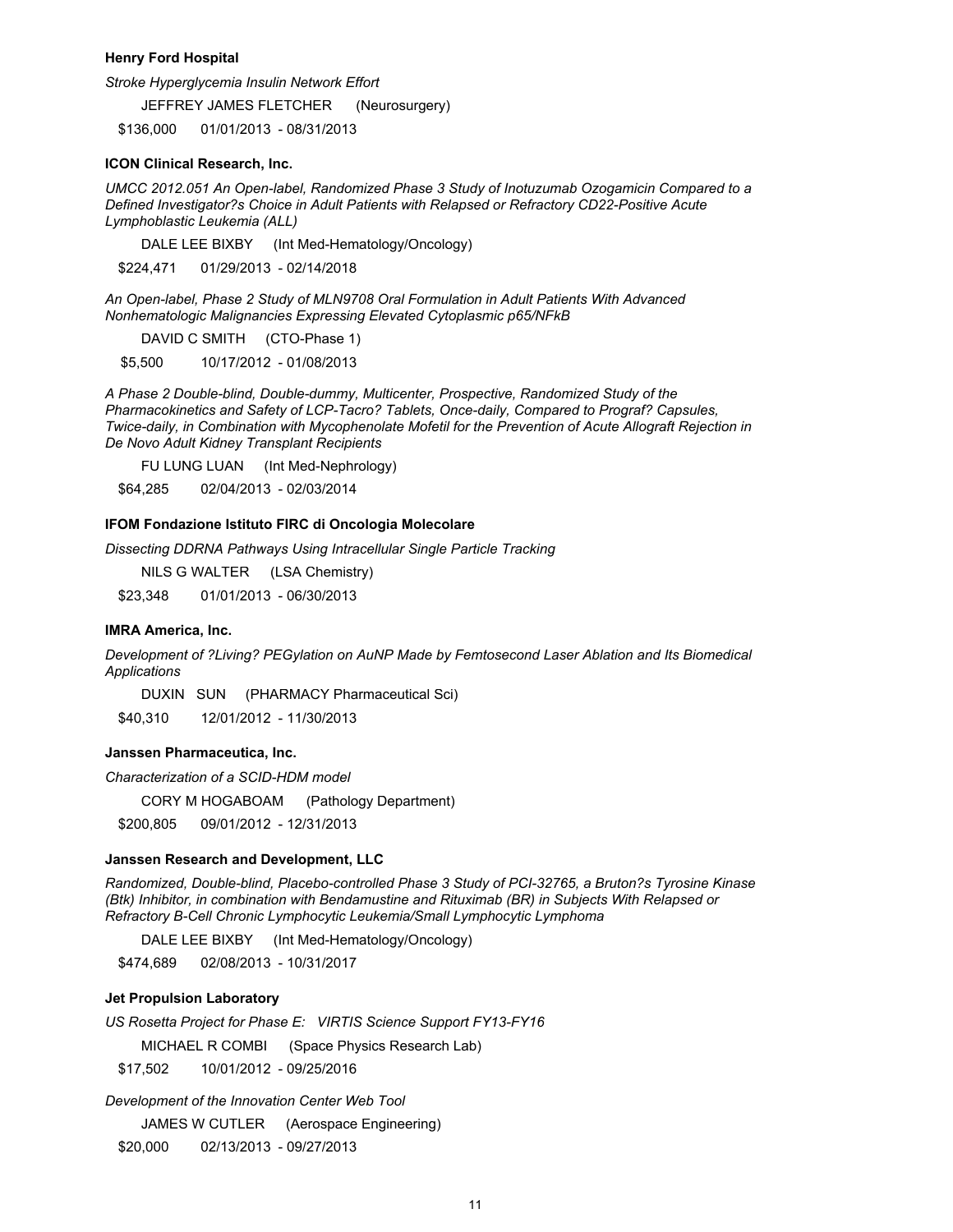#### **Johns Hopkins University**

*Is Informed Consent a Policy Solution to Legal, Political and Public Challenges in Using Residual Newborn Screening Dried Blood Spots for Research?*

DENISE CHRYSLER (Health Management and Policy)

\$5,345 11/15/2012 - 05/14/2013

*University Based Training in Health IT*

PATRICIA A ABBOTT (SON-Grants)

\$61,480 09/01/2012 - 07/01/2013

### **Joslin Diabetes Center**

*A multicenter clinical trial of allopurinol to prevent GFR loss in T1D*

ANDRZEJ T GALECKI (IntMed-Geri & Palliative Med.)

with RODICA POP-BUSUI

\$49,645 09/25/2012 - 08/31/2013

#### **JSTOR**

*Journal Storage Project (JSTOR)--2013* JEFFREY K MACKIE-MASON (School of Information) \$193,469 01/01/2013 - 12/31/2013

#### **Juvenile Diabetes Research Foundation International (JDRF)**

*Novel Biomarkers and ImmunoChip Analysis in Type 1 Diabetes*

MASSIMO T PIETROPAOLO (Metabolism, Endo & Diabetes)

with ANDRZEJ T GALECKI

\$82,000 01/01/2013 - 12/31/2013

#### **Kettering Foundation**

*Fostering Community Based Commitments to Support Educational and Career Opportunities for Youth in a Detroit Neighborhood: The Role of a Center for Public Life*

BETTY J OVERTON-ADKINS (SOE-CSHPE)

\$33,250 01/15/2013 - 12/31/2013

### **King Abdullah University of Science and Technology Saudi Arabia**

*Ultra-Low Threshold Current Semiconductor Lasers*

PALLAB K BHATTACHARYA (COE EECS - ECE - SSEL)

\$600,000 01/01/2013 - 12/31/2015

### **Land Information Access Association (LIAA)**

*Comprehensive InterJurisdictional Planning for Resilient Communities in Michigan Facing the Challenges of Climate Change*

RICHARD K NORTON (Urban Planning)

\$60,000 10/01/2012 - 12/31/2015

### **Leukemia and Lymphoma Society**

*Structural Studies of the CBF3/Centromere-specific nucleosome complexes*

UHN-SOO CHO (Biological Chemistry Dept)

\$54,167 09/01/2012 - 06/30/2013

### **Macomb, County of**

*Caring Calls: A Supportive Intervention for Families of Suicidal Youth*

CYNTHIA J EWELL FOSTER (Psychiatry Child Services)

\$9,654 11/01/2012 - 09/30/2013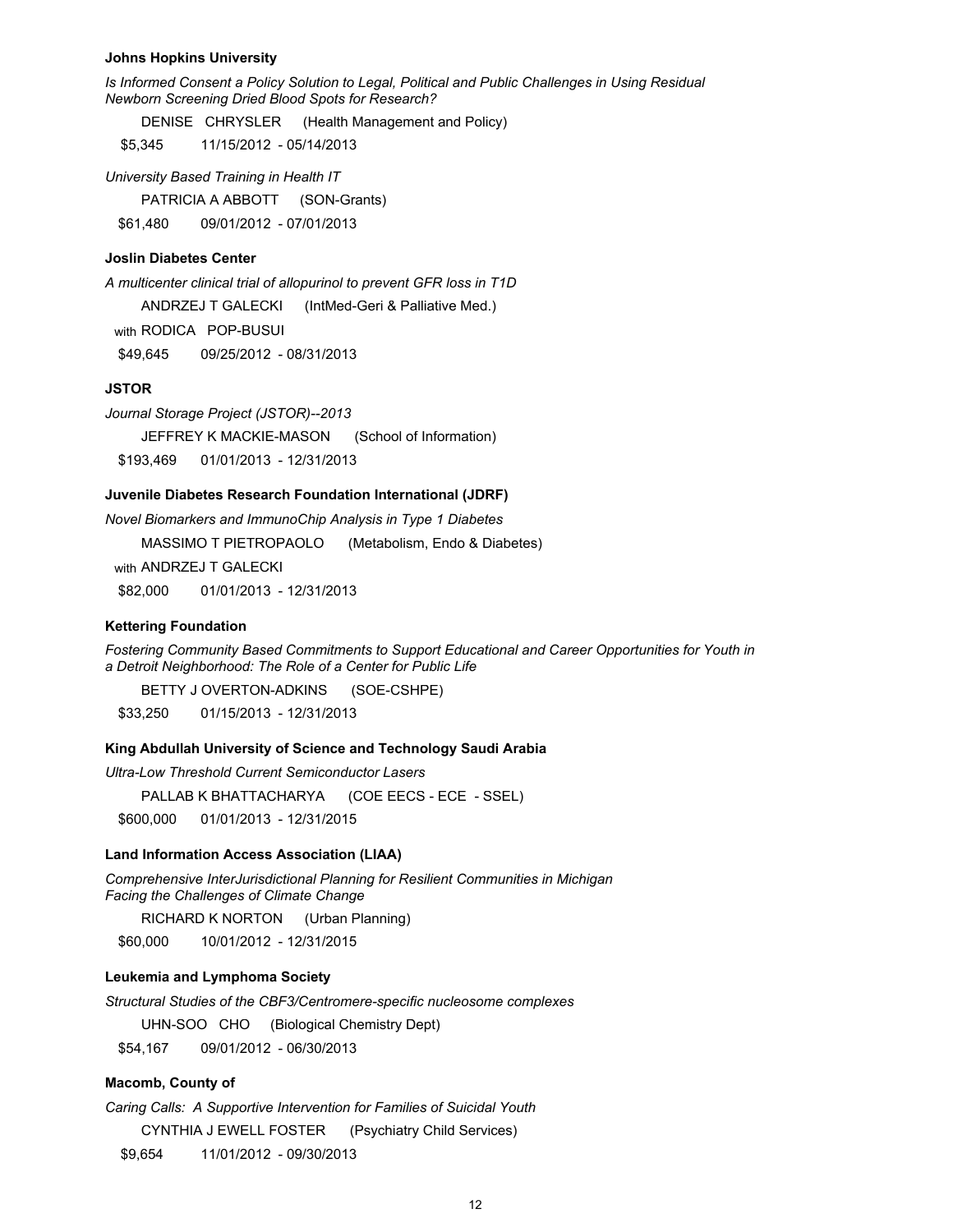### **Macomb-Oakland Regional Center, Inc. (MORC)**

*Silver Club Transportation Services, MORC FY13*

DARLENE KNAPP RACZ (UMH Silver Club Programs)

\$4,000 10/01/2012 - 09/30/2013

### **McDonnell, James S., Foundation**

*Using complex systems approaches to facilitate the discovery of next generation anti-cancer strategies* SOFIA D MERAJVER (Int Med-Hematology/Oncology)

\$200,000 03/01/2013 - 02/28/2015

#### **McKesson Foundation**

*Developing and mHealth Application to Improve Cancer Chemotherapy Symptom Management*

LAWRENCE C AN (Int Med-General Medicine) with MARIA J SILVEIRA SUSAN URBA YUN LI \$250,000 12/16/2012 - 06/30/2014

# **MediFit Corporate Services**

*MediFit Corporate Services*

LOUIS TZE-CHING YEN (Health Management Research Ctr)

\$32,500 01/01/2013 - 12/31/2013

# **Medtronic, Inc.**

*Intracardiac CrYoablation for AtrioVentricular Nodal Reentrant Tachycardia*

FRANK PELOSI JR (Int Med-Cardiology)

\$77,842 02/06/2013 - 06/30/2016

#### **Mellon, Andrew W., Foundation**

*Mellon Conservation Librarian Fund* SHANNON VIRGINIA ZACHARY (Library Collect - Preservation) \$250,000 01/01/2013 - 12/31/2015

### **Mendenhall Associates, Inc. (MAI)**

*Diffusion of Reverse Shoulder Replacement: A Novel Use of Medical Device Supply Chain Data* RICHARD E HUGHES (Orthopaedic Surgery) \$9,330 03/01/2013 - 02/28/2014

#### **Merck Sharp and Dohme Research Laboratories**

*Identification of Indicators of Insufficient Neuromuscular Blockade in Patients Undergoing General Surgery*

SACHIN KHETERPAL (Anesthesiology Department)

with KEVIN K TREMPER

\$198,350 01/31/2013 - 12/31/2013

### **Metabolon Company**

*Amendment: Metabolomic Profiling of Cancer Progression* THEKKELNAYCKE RAJENDIRAN (Ctr fr Translational Pathology)

\$75,000 03/15/2011 - 12/31/2014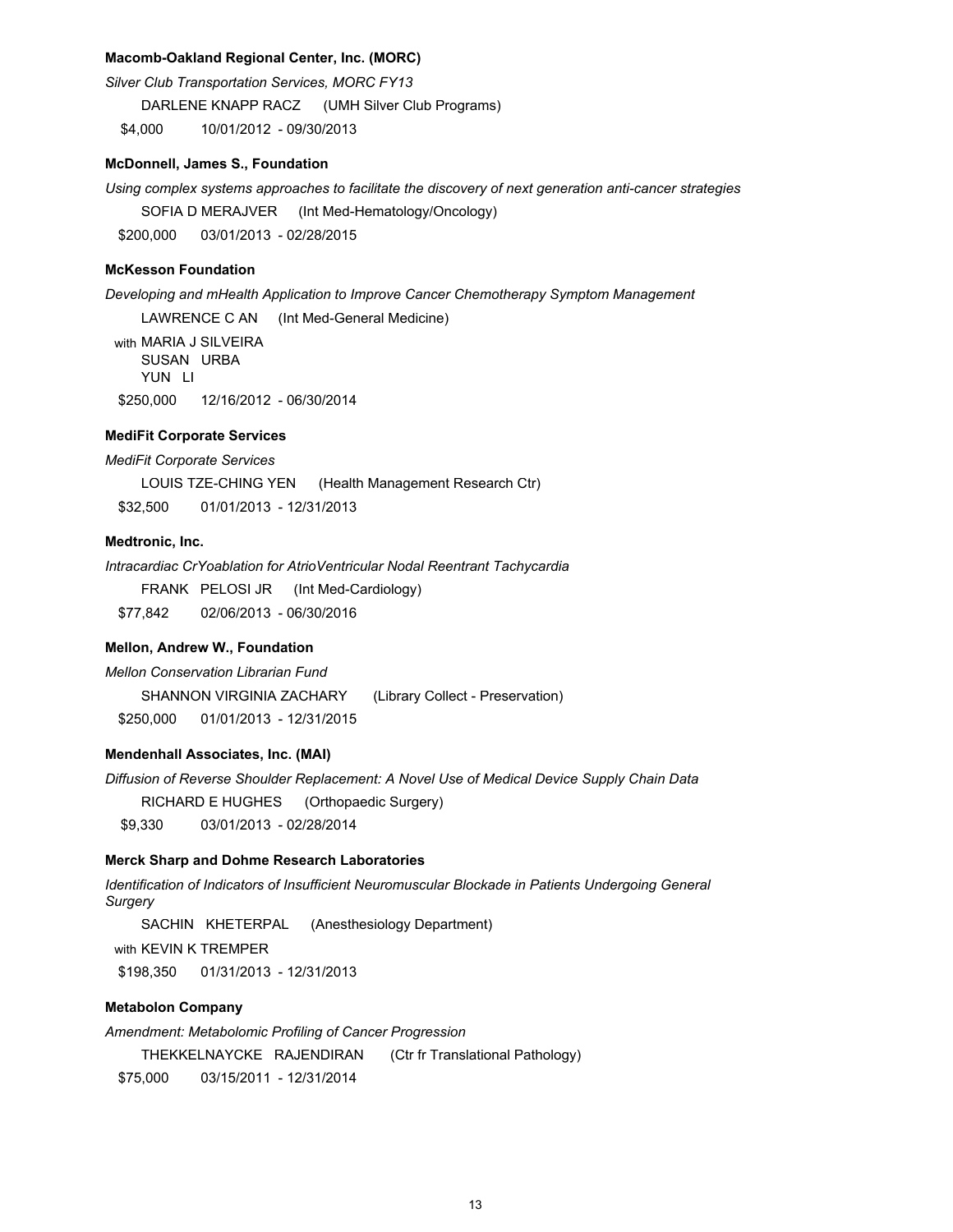#### **Missouri Foundation for Health**

*Comprehensive Evaluation of Missouri Foundation for Health?s Childhood Asthma Linkages in Missouri (CALM) Funding Program and Grantees*

NOREEN M CLARK (Hlth Behavior & Hlth Ed Dept)

\$250,673 01/01/2013 - 02/28/2014

#### **National Aeronautics and Space Administration**

*Application of high-resolution global simulations of tides embedded within an eddying general circulation model to SWOT mission planning*

BRIAN K ARBIC (LSA Earth & Environmental Sci.)

\$120,749 01/09/2013 - 01/08/2016

*Stray Light Correction for NASA's EUV Imaging Instruments*

RICHARD A FRAZIN (Atm, Oceanic & Space Sci.)

\$190,000 04/01/2013 - 03/31/2016

*Imaging and Spectroscopy of a New, Nearby Supernova Remnant and a Potentially Ejected Neutron Star.*

JON MATTHEW MILLER (LSA Astronomy)

\$47,532 04/01/2013 - 03/31/2015

*A Deep XMM-Newton Observation of the Enigmatic Microquasar 1E 1740.7-2942* 

JON MATTHEW MILLER (LSA Astronomy)

\$60,746 01/18/2013 - 01/17/2014

*A Decisive Legacy Observation of an Ultraluminous X-Ray Source* 

JON MATTHEW MILLER (LSA Astronomy)

\$53,584 01/23/2013 - 01/22/2015

*Discovering Missing Baryons Around Two Early-Type Galaxies*

JOEL N BREGMAN (LSA Astronomy)

\$193,704 01/23/2013 - 01/22/2015

*Connecting Ionospheric Outflow to the Inner Magnetosphere Using Multifluid MHD*

DANIEL WELLING (Atm, Oceanic & Space Sci.)

\$160,393 01/04/2013 - 01/03/2016

*A Swift, Smarts Look at Stellar-Mass Black Hole Accretion*

JON MATTHEW MILLER (LSA Astronomy)

\$28,000 11/20/2012 - 11/19/2013

### **National Network of Depression Centers (NNDC)**

*Data Management Plan for the National Network of Depression Centers*

|       | CATHERINE A SPINO | (Psychiatry Depression Center) |
|-------|-------------------|--------------------------------|
|       | STEPHAN F TAYLOR  | (Psychiatry Depression Center) |
| 0.000 | 0.00000000        | 0.0000001                      |

\$202,326 08/23/2012 - 08/22/2014

### **National Science Foundation**

*Development of New Hominoid Fossil Sites in Uganda*

LAURA M MACLATCHY (LSA Anthropology)

\$16,640 06/01/2013 - 05/31/2014

*CAREER: Increasing the power of single-molecule bio-imaging with plasmon-enhanced fluorescence*

JULIE SUZANNE BITEEN (LSA Chemistry)

\$513,000 05/01/2013 - 04/30/2018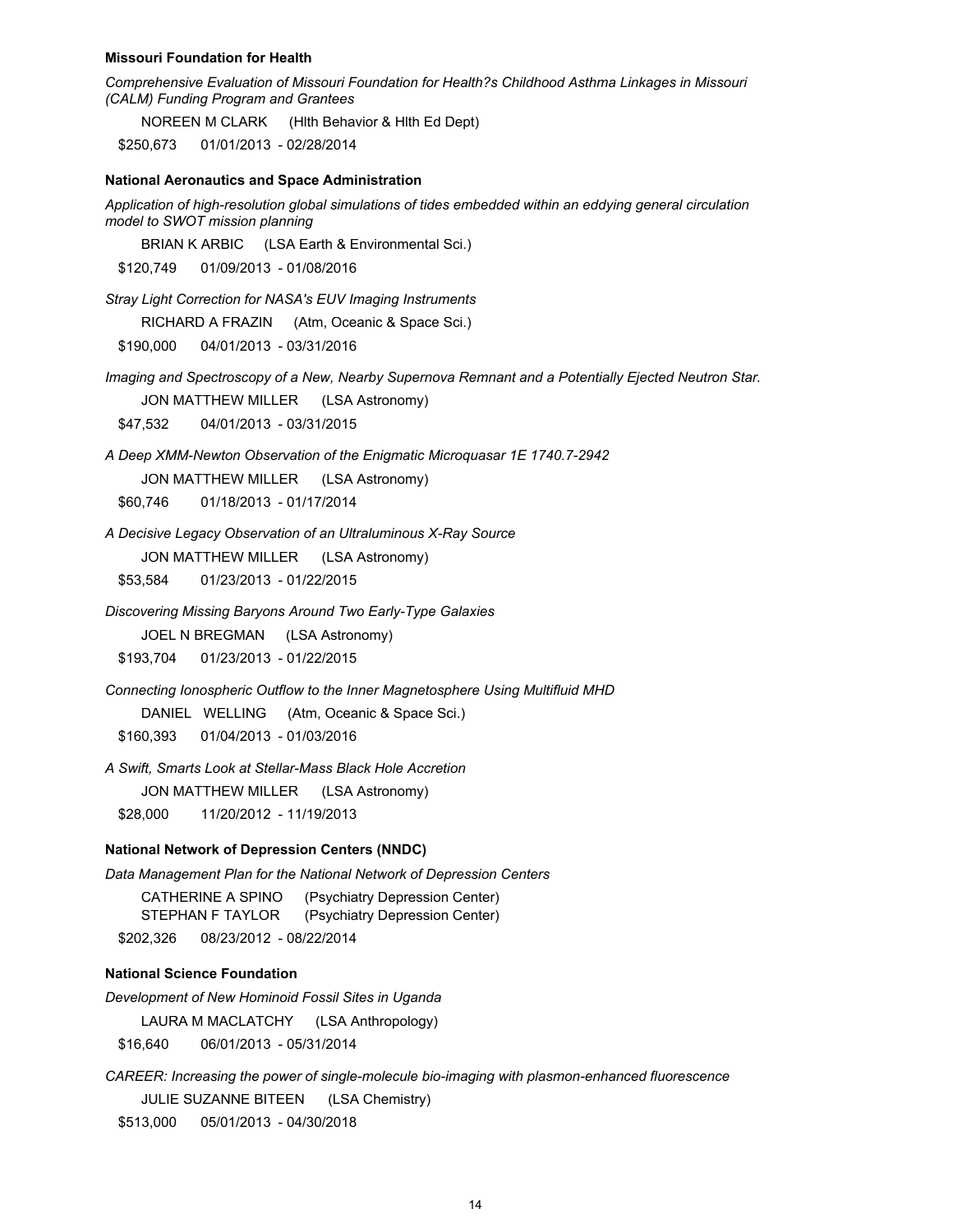*Extension of the plagioclase-liquid hygrometer to rhyolites and Sr and Ba partitioning studies: new phase equilibrium experiments on hydrous rhyolite* 

REBECCA ANN LANGE (LSA Earth & Environmental Sci.)

\$355,191 01/01/2013 - 12/31/2015

*COLLABORATIVE PROPOSAL: Resolving an ancient radiation: gingers, phylogenies and fossils.*

SELENA Y SMITH (LSA Earth & Environmental Sci.)

\$571,299 05/01/2013 - 04/30/2017

*State Formation and Urbanization in EIA Rome: Investigating the Role of the Exchange and Human-Environment Interactions*

NICOLA TERRENATO (LSA Kelsey Museum/Archaeology)

\$244,484 05/01/2013 - 04/30/2015

*CAREER: Understanding the Structure-Interaction-Reactivity Relationship between Small Molecules and Metal-Amyloid Species* 

MI HEE LIM (Life Sciences Institute-Admin)

\$550,000 03/01/2013 - 02/28/2018

*IDBR: High resolution photoacoustic imaging using broadband microring detector for histopathology application*

L JAY GUO (COE EECS - ECE - SSEL)

with XUEDING WANG ZHIXING XIE \$555,881 02/01/2013 - 01/31/2016

*CAREER: Rapid host-parasite evolution and its effects on host invasions: a resurrection ecology study*

MEGHAN A DUFFY (LSA Ecology & Evolutionary Bio)

\$678,722 09/01/2012 - 04/30/2016

*Doctoral Dissertation Research: On the Lives of Dogs and the Making of Urban Spaces: Romania's Post-Socialist 'Remains,' and the European Vision of 'Development.'*

ALAINA M LEMON (LSA Anthropology)

\$25,200 02/01/2013 - 07/31/2014

*A macroevolutionary framework to study the assembly of continental biotas*

DANIEL RABOSKY (LSA Ecology & Evolutionary Bio)

\$274,606 02/01/2013 - 01/31/2016

*REU Site: Interdisciplinary Research Opportunities in Biophysics* 

MICHAL R ZOCHOWSKI (LSA Biophysics)

\$229,800 05/01/2013 - 04/30/2016

*Recent Advances in Algebraic Geometry*

MIRCEA IMMANUEL MUSTATA (LSA Mathematics)

\$49,671 03/01/2013 - 02/28/2014

*REU Site: Summer Undergraduate Research Experience in Physics at the University of Michigan* 

JAMES T LIU (LSA Physics)

\$247,766 05/01/2013 - 04/30/2016

*Optical Characterization of Intrinsic Properties and Fabric of Coarse-Grained Soils*

ROMAN D HRYCIW (Civil & Environmental Engr)

\$398,194 09/01/2013 - 08/31/2016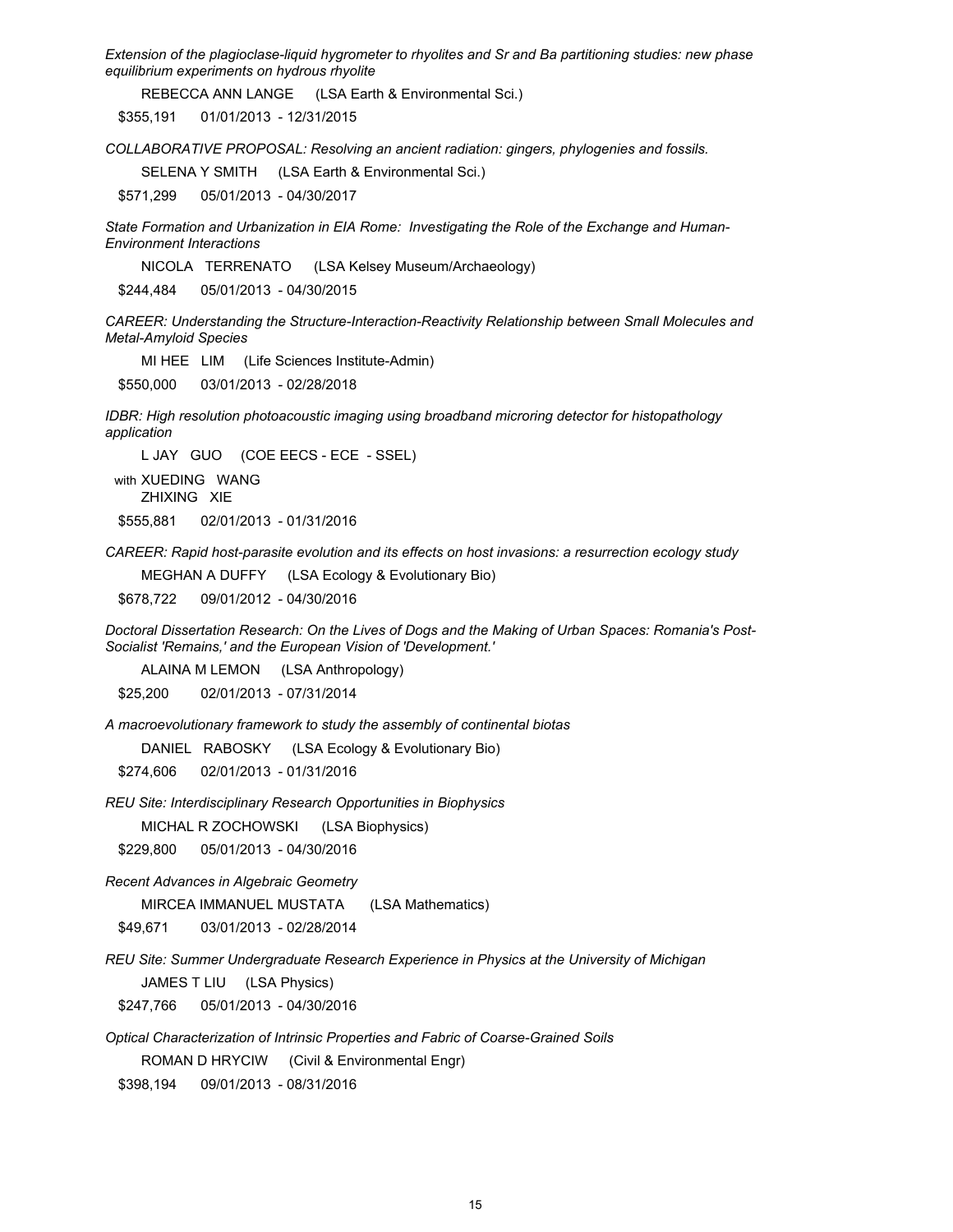*IPA Agreement for Farnam Jahanian - 2013/2014* FARNAM JAHANIAN (COE EECS - CSE - SSRL) \$382,371 03/01/2013 - 02/28/2014

### **New York University**

*Rusk Rehabilitation Traumatic Brain Injury Model System of Care at NYU*

DAVID TULSKY (Physical Medicine & Rehab Dept)

\$49,698 10/01/2012 - 09/30/2013

*International Registry of Aortic Dissection*

KIM ALLEN EAGLE (Int Med-Cardiology)

\$5,000 02/14/2013 - 02/14/2014

### **Northwestern University**

*Supplement to Housing Trade-offs as they are perceived and as they affect children's well-being - MacArthur Funding*

DANIEL P KEATING (Survey Research Organization)

\$123,686 05/01/2012 - 12/31/2012

### **NOVARTIS PHARMA, INC.**

*AME #3 to UMCC 2008.084: An open-label, single-arm phase II study of RAD001 (everolimus) in patients with refractory mantle cell lymphoma* 

MARK S KAMINSKI (Int Med-Hematology/Oncology)

\$3,927 05/06/2009 - 12/31/2014

# **Ovarian Cancer Research Fund, Inc., The (OCRF)**

*The analysis of NEDD8-activating enzyme inhibitor MLN4924 on ovarian cancer*

XIAOCHUN YU (Int Med-Molecular Med&Genetics)

\$75,000 03/01/2013 - 02/28/2014

### **Parexel International Corporation**

*A Phase 3, Multicenter, Randomized, Placebo controlled, Double-blind Study to Evaluate the Safety and Efficacy of Ustekinumab Maintenance Therapy in Subjects with Moderately to Severely Active Crohn?s Disease Protocol CNTO1275CRD3003* 

PETER DOYLE HIGGINS (Int Med-Gastroenterology)

\$802,620 02/29/2012 - 10/30/2014

#### **Pennsylvania State University**

*Structural studies of tight junction proteins*

DAVID ANTONETTI (Ophthalmology & Visual Science)

\$118,824 01/01/2013 - 12/31/2013

#### **Pfizer, Inc.**

*Transthyretin-Associated Amyloidoisis Outcomes Survey (THAOS): A Global Multi-Center, Longitudinal, Observational Survey of Patients with Documented Transthyretin (TTR) Mutations or Wild-Type TTR Amyloidosis*

SCOTT HUMMEL (Int Med-Cardiology)

\$181,670 02/15/2013 - 02/14/2023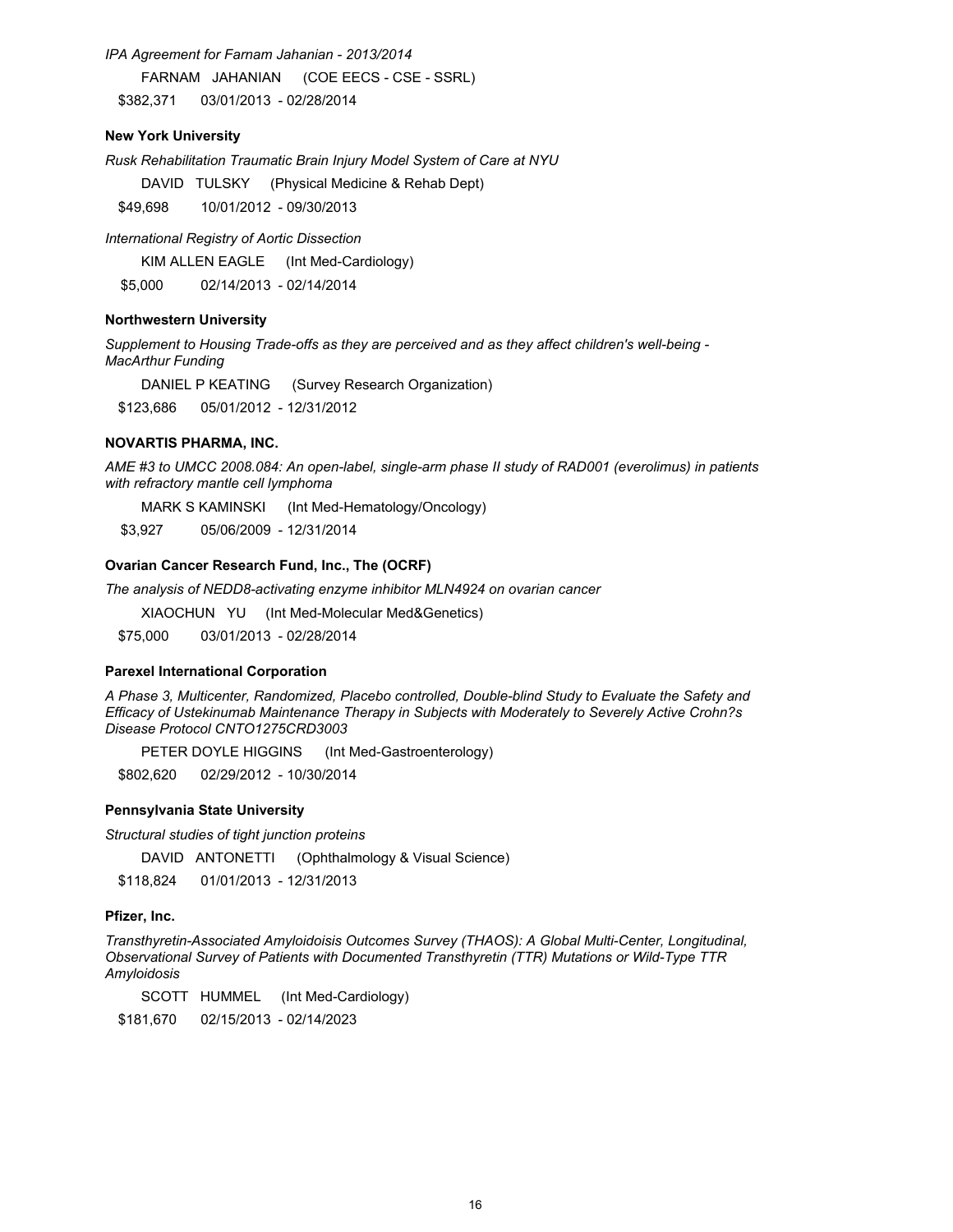#### **PPD, Inc.**

*A Phase 3, Randomized, Double-Blind, Multicenter Study Comparing Oral MLN9708 plus Lenalidomide and Dexamethasone versus Placebo plus Lenalidomide and Dexamethasone in Adult Patients with Relapsed and/or Refractory Multiple Myeloma*

MOSHE TALPAZ (Int Med-Hematology/Oncology)

\$449,025 01/18/2013 - 01/19/2020

*A PHASE II/III, MULTICENTER, RANDOMIZED, DOUBLE-BLIND, PLACEBO-CONTROLLED STUDY TO ASSESS THE EFFICACY AND SAFETY OF TOCILIZUMAB VERSUS PLACEBO IN PATIENTS WITH SYSTEMIC SCLEROSIS*

DINESH KHANNA (Int Med-Rheumatology)

with ELENA SCHIOPU

\$65,610 04/26/2012 - 03/01/2015

#### **PRA International**

*UMCC 2012.110-A Randomized Phase 3 Study Comparing Cabazitaxel/Prednisone in Combination with Custirsen (OGX-011) to Cabazitaxel/Prednisone for Second-Line Chemotherapy in Men with Metastatic Castrate Resistant Prostate Cancer* 

DAVID C SMITH (Int Med-Hematology/Oncology)

\$276,938 02/12/2013 - 01/31/2015

### **Premier Research**

*A Four-Week, Double-Blind, Placebo-Controlled, Randomized, Multicenter Study Evaluating the Safety and Efficacy of AF-219 in Female Subjects with Interstitial Cystitis/Bladder Pain Syndrome*

JAMES QUENTIN CLEMENS (Urology)

with ANN L OLDENDORF

\$4,154 11/15/2012 - 06/30/2013

#### **Quintiles, Inc**

*A randomised, double blind, placebo-controlled, multiple dose, phase 2b, 24 week trial followed by an open label extension of NNC0109-0012, an anti-IL-20 biologic, in patients with active rheumatoid arthritis who are inadequate responders to anti-TNFa biologics*

DAVID A FOX (Int Med-Rheumatology)

with ALISON GIZINSKI

\$289,389 02/19/2013 - 02/29/2016

#### **Research Foundation of State University of New York**

*The Role of Vitamin D in Retinal Diseases in Aging*

JOSHUA D STEIN (Ophthalmology & Visual Science)

\$5,365 09/06/2012 - 03/31/2013

#### **Salk Institute for Biological Studies**

*Dissecting neural mechanisms integrating multiple inputs in C.elegans*

NIKOLAOS CHRONIS (Mechanical Engineering)

\$65,949 12/01/2012 - 11/30/2013

# **Sandia National Laboratories**

*FMM-FFT and Butterfly-Accelerated Integral Equation Solvers*

ERIC MICHIELSSEN (COE EECS - ECE - Rad)

\$40,000 02/13/2013 - 08/31/2013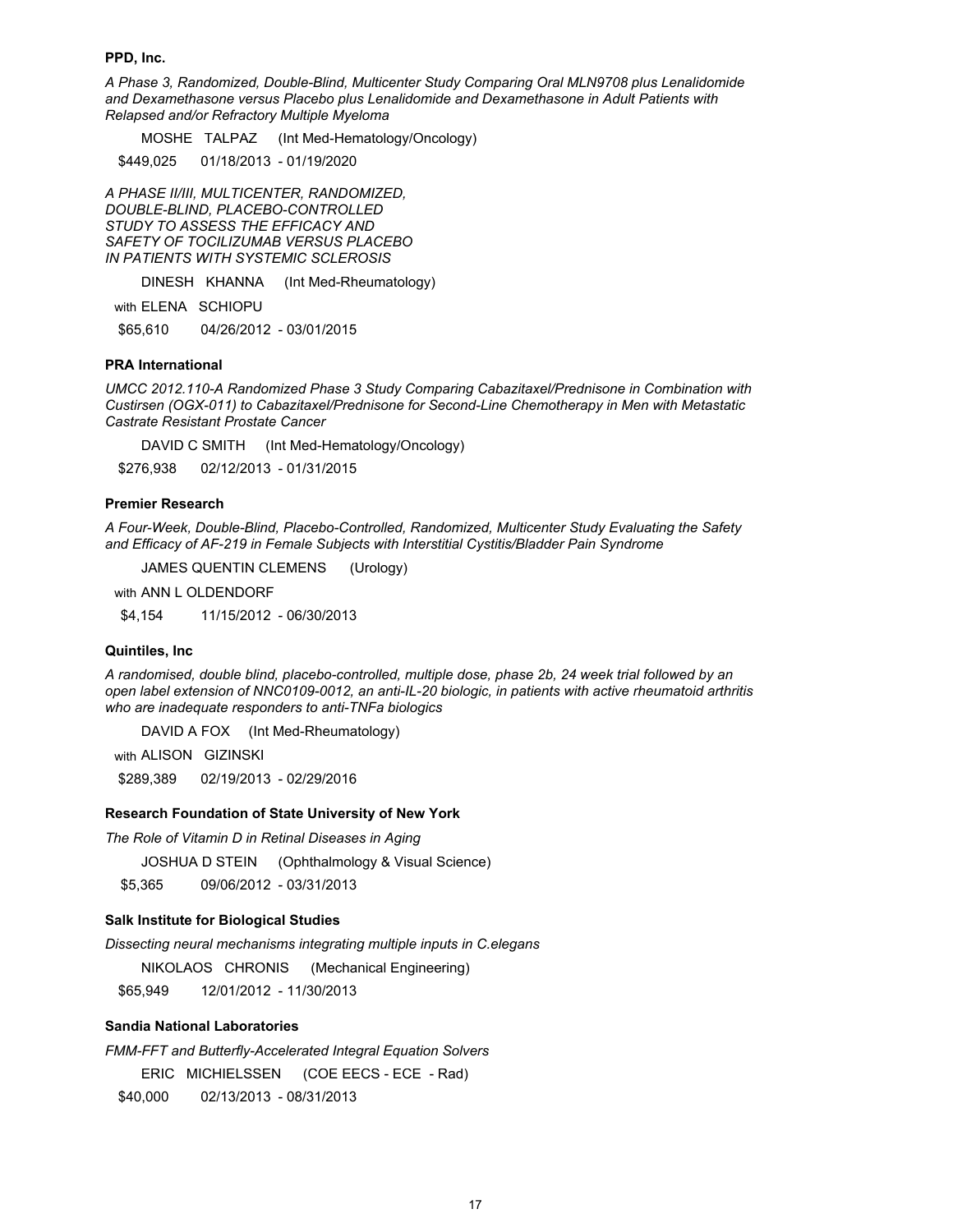#### **Sanofi-Aventis Pharmaceuticals**

*ACT12339: Double-Blind, Randomized, Placebo-Controlled, 8-week Study investigating the safety, Pharmacogenetics and Pharmacodynamics of SAR100842 Given Orally to Patients with Diffuse Cutaneous Systemic Sclerosis*

DINESH KHANNA (Int Med-Rheumatology)

with ELENA SCHIOPU

\$94,386 11/19/2012 - 03/31/2014

### **Santen Pharmeceutical**

 *Intravitreal Injections of DE-109 for the Treatment of active, Non-Infectious Uveitis*

SUSAN G ELNER (Ophthalmology & Visual Science)

\$2,000 01/31/2012 - 12/31/2013

#### **Sarcoma Alliance for Research Through Collaboration (SARC)**

*SARC Sarcoma Spore*

LAURENCE H BAKER (Int Med-Hematology/Oncology)

with RASHMI CHUGH

\$9,954 09/26/2012 - 08/31/2013

*SARC Sarcoma SPORE*

YUAN ZHU (Int Med-Molecular Med&Genetics)

with FAN MENG LAURENCE H BAKER

\$224,551 09/26/2012 - 08/31/2013

#### **Seattle Children's Hospital**

*A Long-Term Prospective Observational Safety Study of the Incidences of and Risk Factors for Fibrosing Colonopathy in US Patients with Cystic Fibrosis Treated with Pancreatic Enzyme Replacement Therapy: A Harmonized Protocol Across sponsors*

SAMYA Z NASR (Pediatrics-Pulmonary Medicine)

with IXSY ABIGAIL RAMIREZ

\$38,945 02/27/2013 - 02/26/2023

### **Smithsonian Institution**

*Testing Supermassive Black Hole Feedback in a Pristine Environment*

ELENA GALLO (LSA Astronomy)

\$71,330 01/07/2013 - 01/06/2015

*Temperature Structure Characterization*

ELENA RASIA (LSA Physics)

\$60,000 01/01/2013 - 02/28/2015

### **Space Telescope Science Institute**

*Resolving the Star Formation in Distant Galaxies*

KEREN SHARON (LSA Astronomy)

\$155,686 12/01/2012 - 11/30/2015

### **SPARK**

*Engaging Community through the Classroom* RICHARD K NORTON (Urban Planning) \$12,500 01/01/2013 - 06/30/2013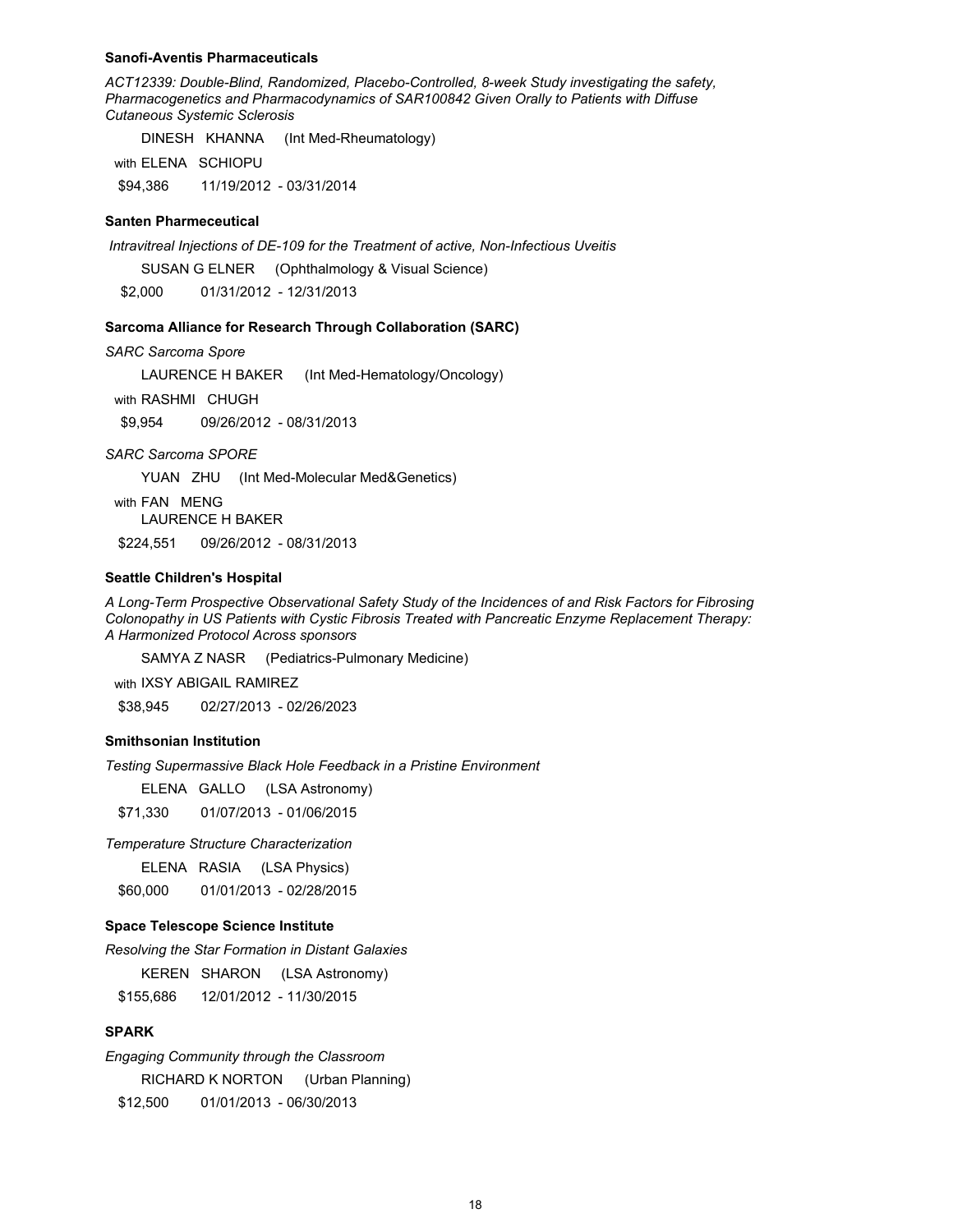### **Spectral Sciences, Inc**

*Advanced Hybrid Methods for Complex Plumes*

IAIN D BOYD (Aerospace Engineering)

\$16,504 02/07/2012 - 05/07/2013

### **Sunovion Pharmaceuticals Inc**

*Effects of experimental compounds measured by various assays in monkeys*

MEI-CHUAN KO (Pharmacology Department)

\$184,500 02/07/2013 - 01/31/2014

### **Toyota Engineering & Manufacturing North America (TEMA)**

*11-PAF05492* DAVID JAMES LEBLANC (UMTRI-Engineering Systems) with CAROL ANN FLANNAGAN DANIEL F BLOWER \$54,921 08/01/2011 - 03/31/2013

# **Tulane University**

*COORDINATING CENTER FOR THE PEDIATRIC HIV/AIDS COHORT STUDY II* JOSE ARTURO BAUERMEISTER (Hlth Behavior & Hlth Ed Dept) \$13,718 08/01/2012 - 07/31/2013

#### **University of Colorado**

*Routes to Sustainability for Natural Gas Development and Water and Air Resources in the Rocky Mountain Region*

ROBERT DICK (COE EECS - ECE - SSEL)

\$91,150 10/01/2012 - 09/30/2017

### **University of Illinois-Urbana-Champaign**

*New Class of Excimer-Pumpted Atomic Lasers (XPALS)*

MARK KUSHNER (COE EECS - ECE - Rad)

\$52,500 11/15/2012 - 05/14/2013

*Alcohol and other drug abuse (AODA) 2012-2013*

JOSEPH P RYAN (School of Social Work)

with BRIAN E PERRON JORGE DELVA \$112,774 07/01/2012 - 06/30/2013

### **University of Kansas**

*Development and Evaluation of Purine and Coumarin Based HSP90 Inhibitors*

MARK STEVEN COHEN (GSA - Administration (GSA/ADM))

\$63,806 09/01/2012 - 06/30/2013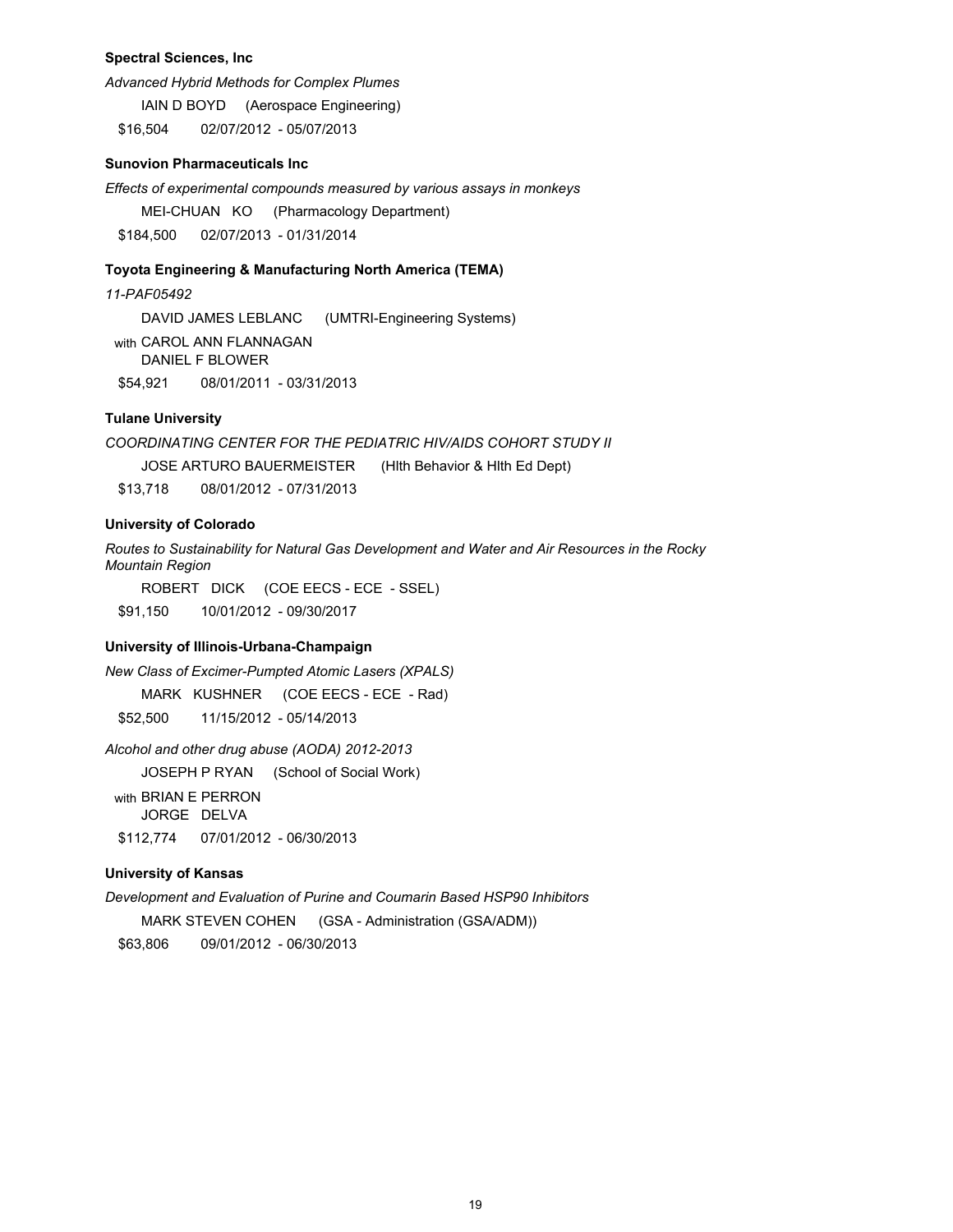### **University of Washington**

*Structure/Function studies of small heat shock proteins*

DANIEL SOUTHWORTH (Life Sciences Institute-Admin)

with JASON EDWARD GESTWICKI

\$77,964 12/01/2012 - 11/30/2013

*Effect of treatment on outcome after TBI in children and adolescents*

DAVID TULSKY (Physical Medicine & Rehab Dept)

\$61,936 09/30/2012 - 09/29/2013

*A multi-scale model of bacterial metabolism & macrophage dynamics during TB* DENISE E KIRSCHNER (Microbiology and Immunology) \$49,959 12/01/2012 - 08/31/2013

### **Various Sponsors**

*CMISST Membership Affiliates Program*

CAROL ANN FLANNAGAN (UMTRI-Data Center) JONATHAN DAVID RUPP (UMTRI-Data Center) \$50,000 01/29/2013 - 01/28/2014

*Recharge: Human Phenotyping Core (lab services core)*

CHARLES BURANT (MI Metabolical & Obesity Ctr)

\$75 01/01/2013 - 05/31/2013

*Recharge: Child Restraint Testing*

LAWRENCE W SCHNEIDER (UMTRI-Biosciences)

\$19,300 12/12/2012 - 12/12/2014

# **Vertex Pharmaceuticals, Inc.**

*A Phase 3, Two-Arm, Rollover Study to Evaluate the Safety of Long-Term Ivacaftor Treatment in Subjects 6 Years of Age and Older with Cystic Fibrosis and a Non-G551D CFTR Mutation Study* 

SAMYA Z NASR (Pediatrics-Pulmonary Medicine)

\$122,026 01/17/2013 - 11/29/2015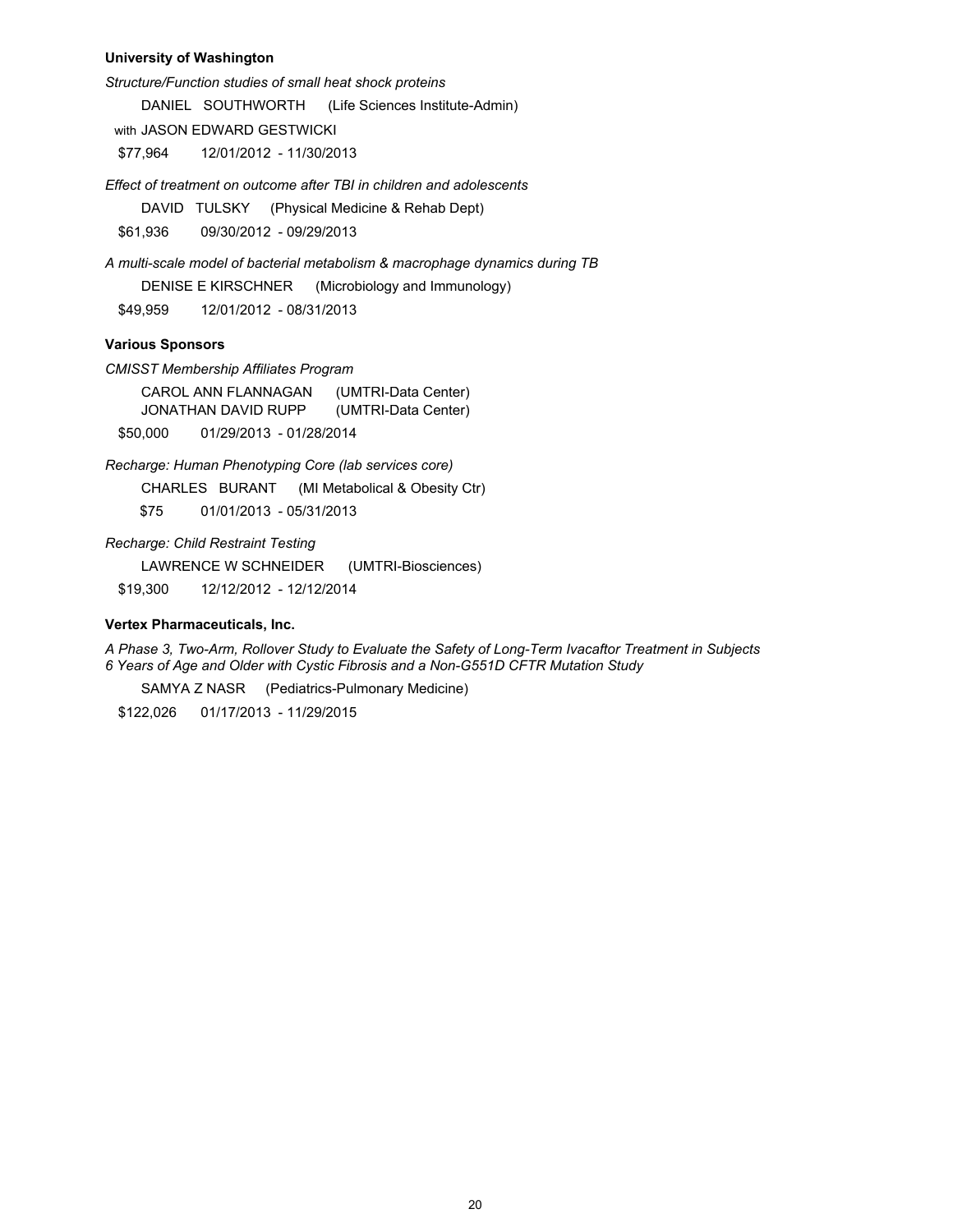#### **Veterans Affairs, Department of**

*IPA - Grant Kruger - 10/1/2012 through 9/30/2013* WILLIAM F WEITZEL III (Int Med-Nephrology) \$43,805 10/01/2012 - 09/30/2013 *IPA - Nahid Hemati-Schroat* NITHYA RAMNATH (Int Med-Hematology/Oncology) \$12,366 10/01/2012 - 06/30/2013 *IPA - Fen Yu (Cease)* KEMP B CEASE (Int Med-Hematology/Oncology) \$49,431 10/01/2012 - 09/30/2013 *IPA Ming Du* NITHYA RAMNATH (Int Med-Hematology/Oncology) \$57,666 07/01/2012 - 06/30/2013 *IPA Extension - Mary Jannausch* MARK ANDREW ILGEN (Psych HlthSvc Outcome Research) \$4,028 01/01/2013 - 12/31/2013 *IPA John Todd Arnedt* BRUNO J GIORDANI (Psychiatry Depression Center) \$16,060 02/01/2013 - 01/31/2014 *IPA Deirdre Conroy* KIRK J BROWER (Psych Substance Abuse) \$12,634 02/01/2013 - 01/31/2014 *IPA-Daniel Connochie* ANGELA TSAI FAGERLIN (Int Med-General Medicine) \$2,742 10/01/2012 - 09/30/2013 *Nras signaling in hematopoietic stem cells and leukemic stem cells* QING LI (Int Med-Hematology/Oncology) **V Foundation for Cancer Research, The**

\$200,000 11/01/2012 - 10/31/2014

# **Volkswagen of America, Inc.**

*Development of a Roadmap for Collecting Linked Pre-Crash Video and Crash Reports* CAROL ANN FLANNAGAN (UMTRI-Data Center) with JONATHAN DAVID RUPP \$49,989 12/01/2012 - 05/31/2013

# **Washington University**

*Cell Death Activation to Prevent Late Relapse in Breast Cancer* SHAOMENG WANG (Int Med-Hematology/Oncology) with LONGCHUAN BAI \$153,670 10/09/2012 - 10/08/2013